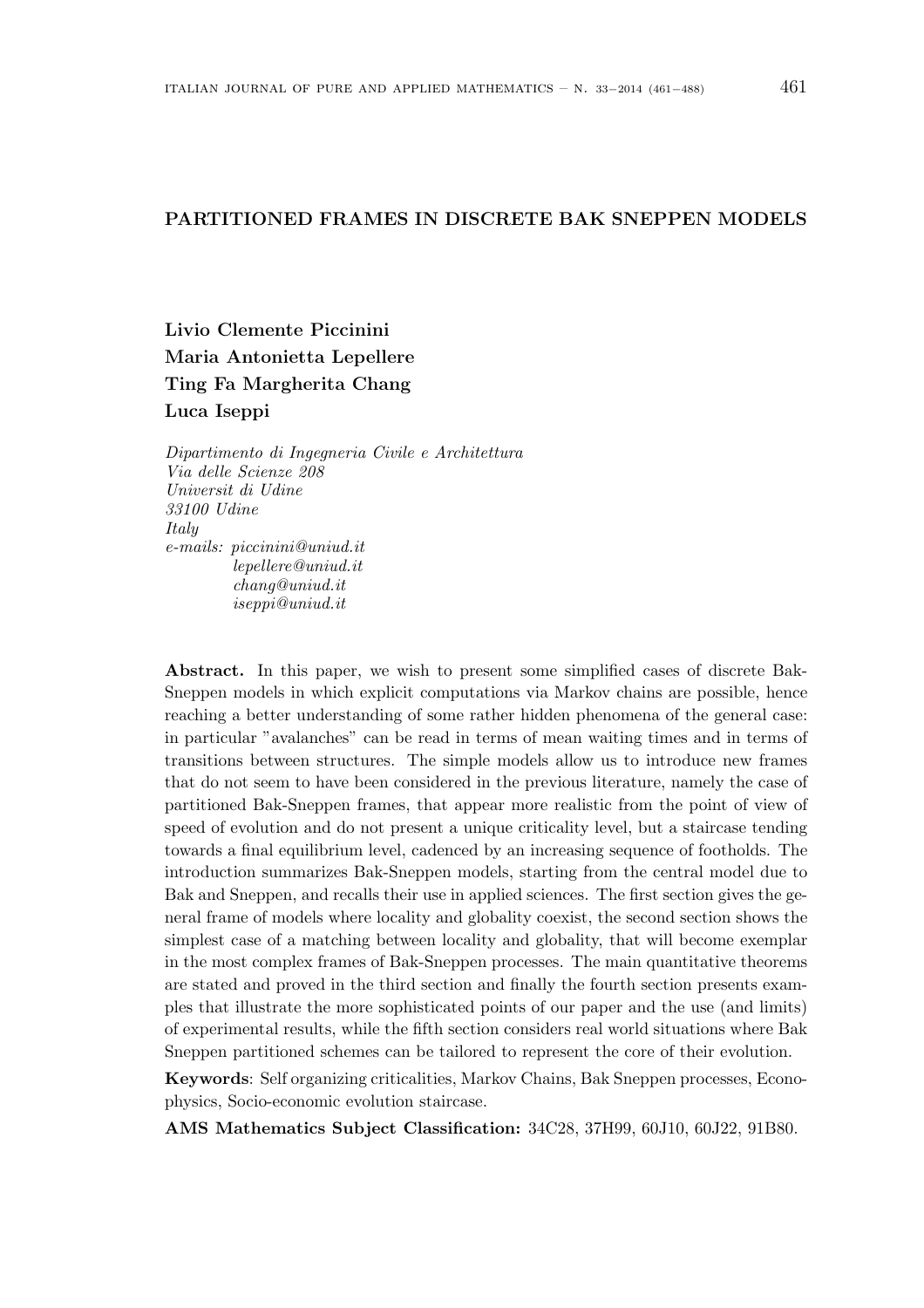# Introduction

Bak-Sneppen ([1], [2]) original model (BS) can be defined as follows. There are n species arranged on a circle, each of which has been assigned a random fitness. The fitness values are independent and uniformly distributed on (0; 1). At each discrete time step the system is updated by locating the lowest fitness and replacing this fitness, and those of its two neighbors, by independent and uniform  $(0; 1)$ random variables. This model is the result of a powerful synthesis of non equilibrium systems displaying self organized criticality, a concept introduced by P. Bak, C. Tang and K. Wiesenfeld [3]. One of the most fundamental characteristics of a system in a self-organized critical state is to exhibit a stationary state with a long-range power law decay of both spatial and temporal correlations.

Usually, the self organized state is attained only after a very long period of transient, a minor change in the system can cause colossal instabilities called avalanches. Intermittent burst of activity separating long periods of quiescence is called punctuated equilibrium.

An  $f_0$ -avalanche is defined as the event when all fitness initially above a threshold  $f_0$  are perturbed such that for a certain time there are some below  $f_0$ . The event ends as soon as all fitness are again above  $f_0$ . For a certain value of  $f_0$ , namely  $f_0 = f_c$  one obtains scale free avalanches, i.e. their distribution in size and duration follows a power law. The exponent of this power law is not easy to measure and still debated ([12], [23]). The distribution above  $f_c$  seems to be uniform, and asymptotically one expects a step function for the distribution of fitness. The value of  $f_c$  is given in ([33], [23]) as  $f_c = 0,66702$  (a simulation value).

BS models can be defined on a wide range of graphs using the same update rule as above. What the BS model illustrates is that even random processes can result in self-organization to a critical state, see [31] for a discussion. We cannot describe the many studies that have arisen in physics, probability, econophysic following the first paper; we just recall some developments that are connected with the present paper. There is anyhow a strong believing in the power of these methods for constructing economic models that should suggest what actually happens in many-agent phaenomena. Though the provisional validity is small, these models can be richer than many econometric sophisticated simulations.

The authors in particular think that a sound basis for applying BS model of contact with neighbors is given by Duesenberry demonstration effect. Its first presentation can be found in Duesenberry's [17], while many application in consumer's economy and sociology can be found for example in Cavalli [6]. We may also recall Cuniberti et al. [11] and Rotundo–Scozzari [38], Rotundo–Ausloos [37].

It has been debated if changing the microscopic dynamical rules in BS model does or does not change the self organized universality class of the system [34], [15]. It is therefore interesting to study the robustness of BS-type models when the interaction rules are changed. A number of variants of Bak and Sneppen original model have been introduced which evolve according to different criteria. One variant is the anisotropic Bak Sneppen model [26], [30], [22], in which, in addition to the least fit species, only its right-hand nearest neighbor is replaced.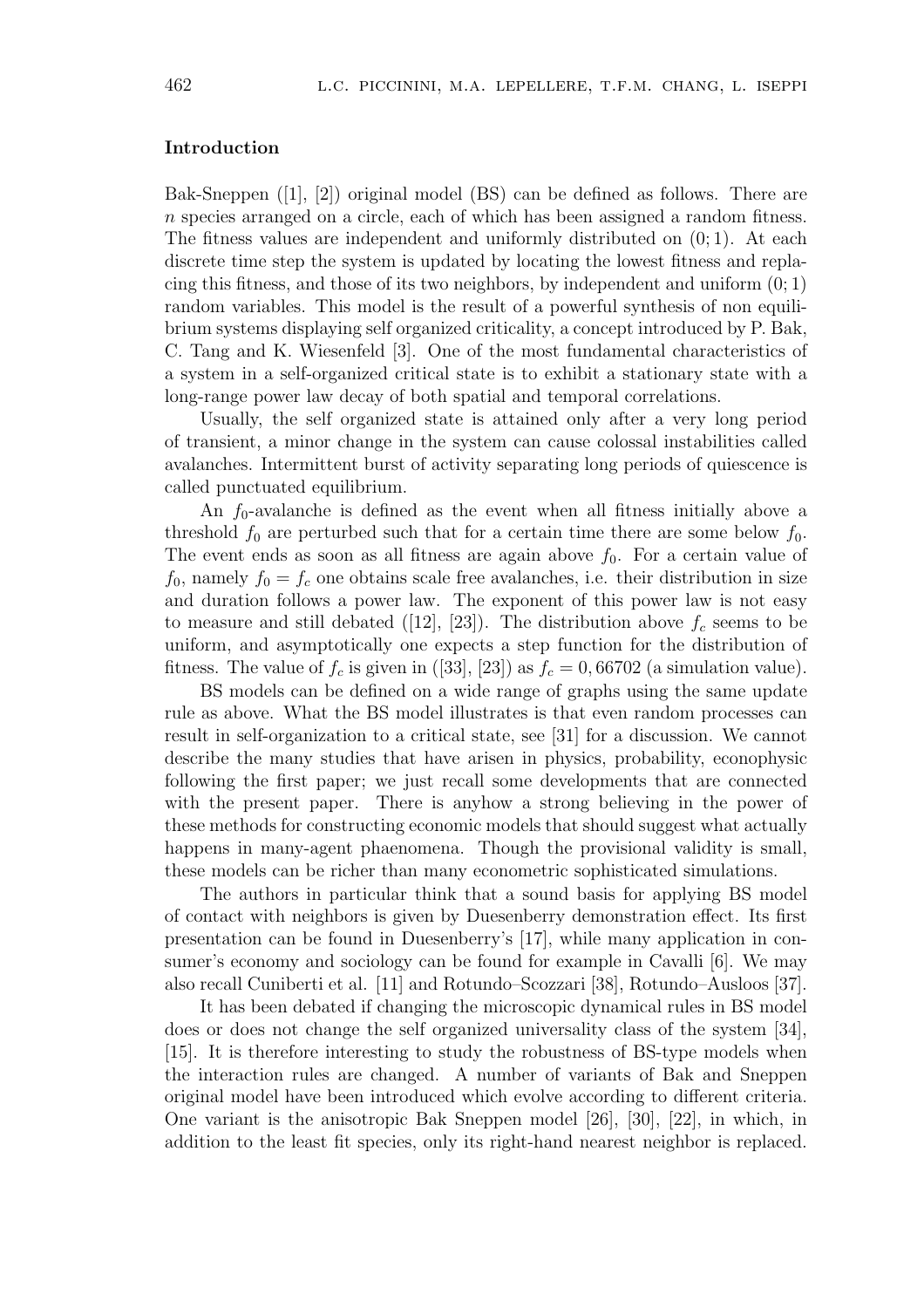This model also gives rise to a threshold value  $f_c = 0.724$  [22]. Another variant on the BS model which eliminates topology is the mean-field version analysed in [21], [13], [29], in which one replaces the smallest fitness and a fixed number of randomly chosen other ones.

In [22] the authors perform a detailed investigation of the effect of symmetry on the scaling behavior of the BS model. In their generalized model, the site with the minimum fitness plus a neighbors on the left side and  $b$  neighbors on the right are replaced with independent random numbers. If  $a = b = 1$  it is recovered the original model; if  $a = 0$  and  $b = 1$  the anisotropic BS model; if  $a \neq b$  is obtained the modified BS models with asymmetric dynamics. They conjectured that all dynamics which preserve the reflection symmetry of the original BS model possess the same critical exponents as the original model, while asymmetric dynamics lead to the exponents of the anisotropic BS model, reinforcing the evidence for two symmetry-based universality classes [26]. We suppose that, apart segmentation, that obviously perturbs also the symmetric class, the asymmetric models do not belong to a unique class, but rather to a certain number of slightly differentiated classes as it is shown in the examples of 19 and 24 nodes (see Example 3).

Motivated by the difficulty of analyzing rigorously even the one-dimensional version of the BS model, J. Barbay and C. Kenyon [5] proposed a still simpler model with discrete fitness values.<sup>1</sup> In their model, each species has fitness 0 or 1, and each new fitness is drawn from the Bernoulli distribution with parameter p. Since there are typically several least fit species, the process then repeatedly chooses a species at random for mutation among the least fit species. They proved bounds on the average numbers of ones in the stationary distribution and presented experimental results. Parameter  $p$  can substitute up to a certain level a plurality of values, but it cannot explain the staircase phenomenon of Example 1 in Section 5. Hence binary structure, though simple and appealing, is not sufficient for a thorough description of what may happen.<sup>2</sup>

In the first section we give a frame for studying local and global evolution.

Section 2 discusses a basic model of teleological local-global evolution, that will be used to clarify the content of Sections 3 and 4 (the first example, where overtaking and footholds arise).

Partitioned BS frames are the object of Section 3, while Section 4 shows how this model clearly explains the overtaking of competitors with respect to species that seem to be well assessed and recalls some of our experimental data.

Finally, Section 5 considers real world situations where Bak Sneppen partitioned schemes can be tailored to represent the core of their evolution.

<sup>1</sup>Also this case is by no means trivial, as it was shown by Meester and Znamenski (see [32]).

<sup>2</sup>A further case is dealt by C. Bandt in [4], who shows that the discrete BS model behaves exactly like the contact process, on an arbitrary graph, thus all results which have been shown for Contact process will immediately extend to discrete BS model.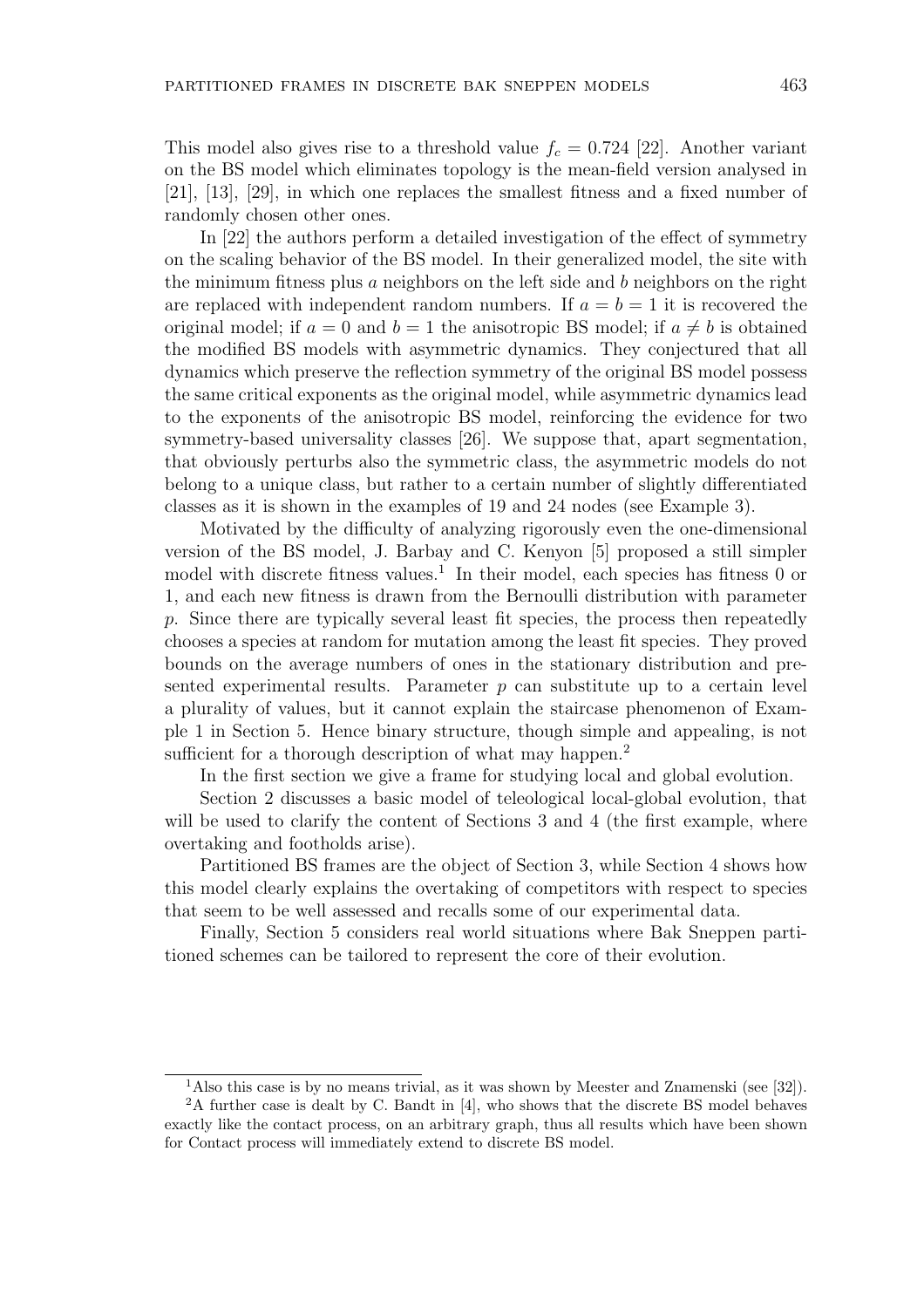### 1. A frame for studying local and global evolution

The idea of BS model is to glue globality with locality. For this reason in this section it is pointed out the way how locality and globality coexist in the same system and how they interact. For sake of simplicity the present paper will deal with finite graphs and with discrete time evolution systems.

Let us consider a finite set of nodes

$$
X = \{K_1, K_2, ..., K_n\}
$$

To each node it is appended a unique cell that contains the node itself and in general some other nodes. This will be called locality cell of the node:

$$
L_k = \{K_k, K_{(k1)}, ..., K_{(kh)}\}
$$

The node that labels the locality cell is called the kernel. Remark that unlike in a partition the cells usually overlap, so that a node could belong to different locality cells, but in particular it belongs to its own cell, in which it is the kernel. The two trivial cases are the atomistic locality system, where  $h = 0$  for all k, so that each cell is built only by its kernel and the cells form a partition of the set X, and the totally global system where all cells coincide with the whole set X. To each node  $K_k$ , a vector of features is associated. The dimension of the vector does not need to be the same at all nodes, and it can reduce to 1. In many cases, the features are expressed by values taken from some ordered set, or even from numeric sets, discrete or continuous. In order to apply the scheme to numerical calculus, it is useful to associate a duplicate of the vector that registers the next step of the evolution.

The meaning of the cell is that all evolutions in the cell depend only on the data contained in the cell, and affect only elements of the cell. Generally the evolution affects only the features of the kernel of the cell, but sometimes it can affect also other elements, as it happens in BS processes. Usually more than one type of evolution can affect a cell, or a parametric evolution, so when the cell is chosen for evolution it must receive also the information of the action that it must perform.

Globality is controlled by the Global Controller (GC). He has at least some counters and can access all data stored in the kernels and using these data he can perform global operations, if it is required. According to the counters and the result of operations he will define the next cell that will evolve, the choice of the type of evolution and its parameters, if any. For example the approximate solution of a differential equation (using for example fourth order Runge Kutta method) has at least one more parameter, namely the length of the step. More sophisticated controls arise when there is a guess of the error by dividing the step and comparing the solutions. The choice of the step may thus become adaptive.

A case in which globality performs a fundamental task is when the choice of the evolving cell is no longer sequential, but is connected to some global evaluation of all the cells. This happens for example in DNA analysis, where longest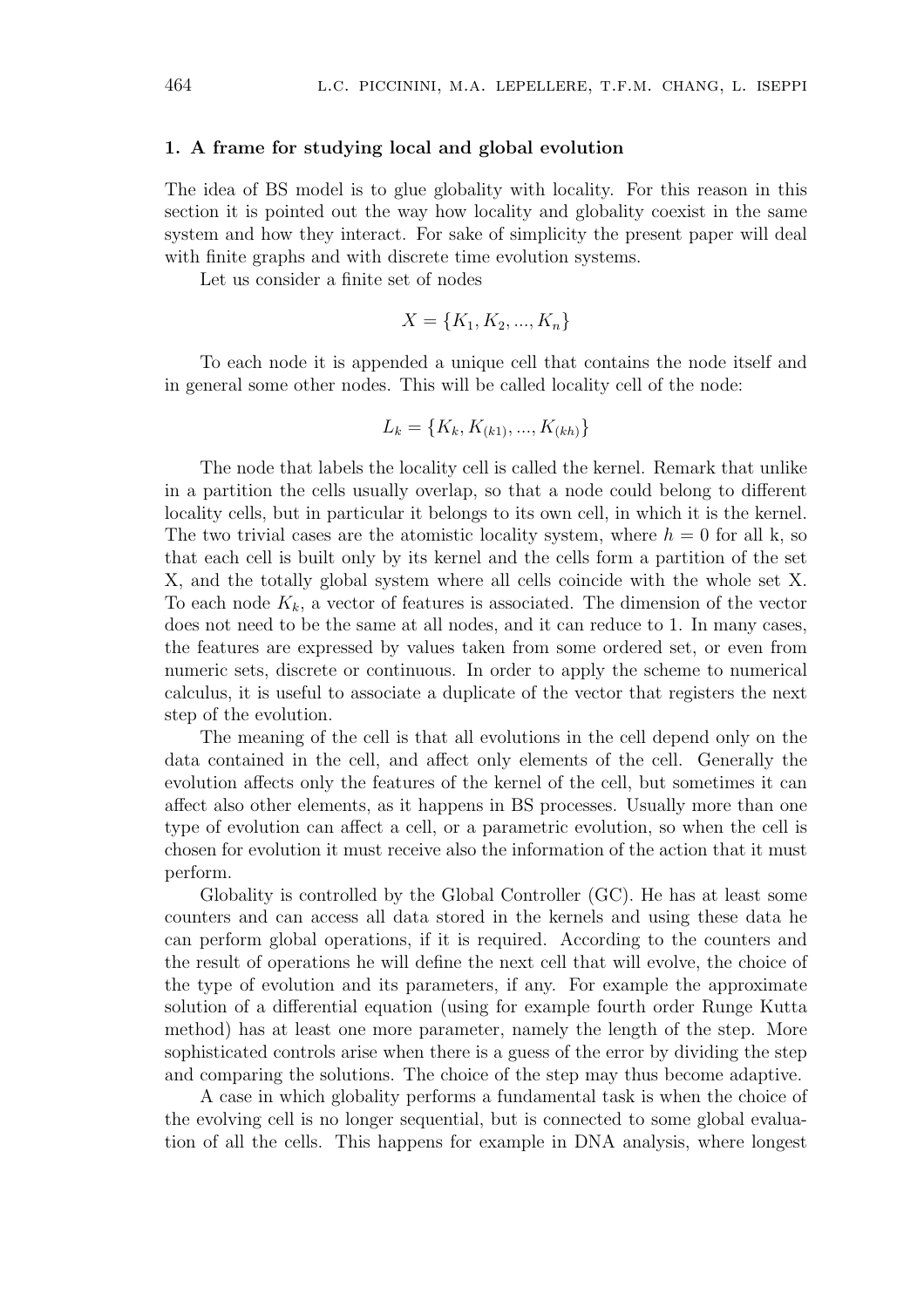matching is chosen for improvement. The simplest case is the random maximization, that is performed on atomistic local system: a cell is chosen randomly and then to its kernel is assigned a random number. After a transitory phase in which some memory of the original values still survives, it is obtained a purely random distribution of values, that coincides in probability with a casual extraction with replacement. The process becomes much more interesting if some rule for the choice of the evolution cell is added. Till now, no local relation is at hand. The idea of Bak and Sneppen is to join each kernel with two adjacent nodes, getting three-node local cells. The cell that evolves is the one whose kernel is minimum, but all the three nodes, not only the kernel, will receive a new value. In this case, very interesting connection structures tend to become more likely than purely casual distributions, usually long chains of high values, alternated with shorter chains of lower values is obtained.

An interesting process can arise also without ordered structures of values. It is enough to choose a cell where the value is not modal, and replace it at random. The structure will converge anyhow to a mode involving all kernels but one; in particular if, at the starting time, more than half of the kernels have the same value, this will also be the final mode, otherwise we have some function of membership depending on the original distribution of features. A somewhat opposite process arises when it is chosen one of the modal cells; in this case the evolution tends to a division into groups that have all the same mode, or a mode differing by one. Both schemes arise in political analysis (band-wagon in one case, segmentation in the other case, see [36])

### 2. Binary Bak Sneppen linear models

Let us introduce a modified discrete BS process denoted by  $(l_1, l_2)$ –BS. Let  $X = \{0, 1, ..., n-1\}$  be the set of nodes in the global system. The nodes will be arranged on a circle (the operation are  $mod n$ ), each of which has been assigned a random fitness. The fitness values are independent and uniformly distributed on the set  $\{0, 1, ..., s-1\}$ . Sometimes it will be useful to think the set  $\{0, 1, ..., s-1\}$ as a partition of the unitary interval [0, 1] so that the element  $i \in \{0, 1, ..., s - 1\}$ will be identified with the central value  $\frac{i}{t}$ s  $+$ 1  $\frac{1}{2s}$ . Let  $l_1$  and  $l_2$  be natural numbers  $(l_1 < l_2).$ 

 $(l_1, l_2)$ −BS is a process such that at each discrete time step, the node  $i \in X$  with the lowest fitness (in the case of more then one element the choice will be made randomly between all the candidates) is chosen. Then the fitness of i,  $i + l_1$  and  $i + l_2$ , (so the locality cell of i is  $L_i = \{i, i + l_1, i + l_2\}$  will be replaced by independent and uniform  $\{0, 1, ..., s-1\}$  random variables.

Since the states may be described by a number of n digits in base  $s$ , the total number of states is  $s^n$  and the evolution of the system beginning from an initial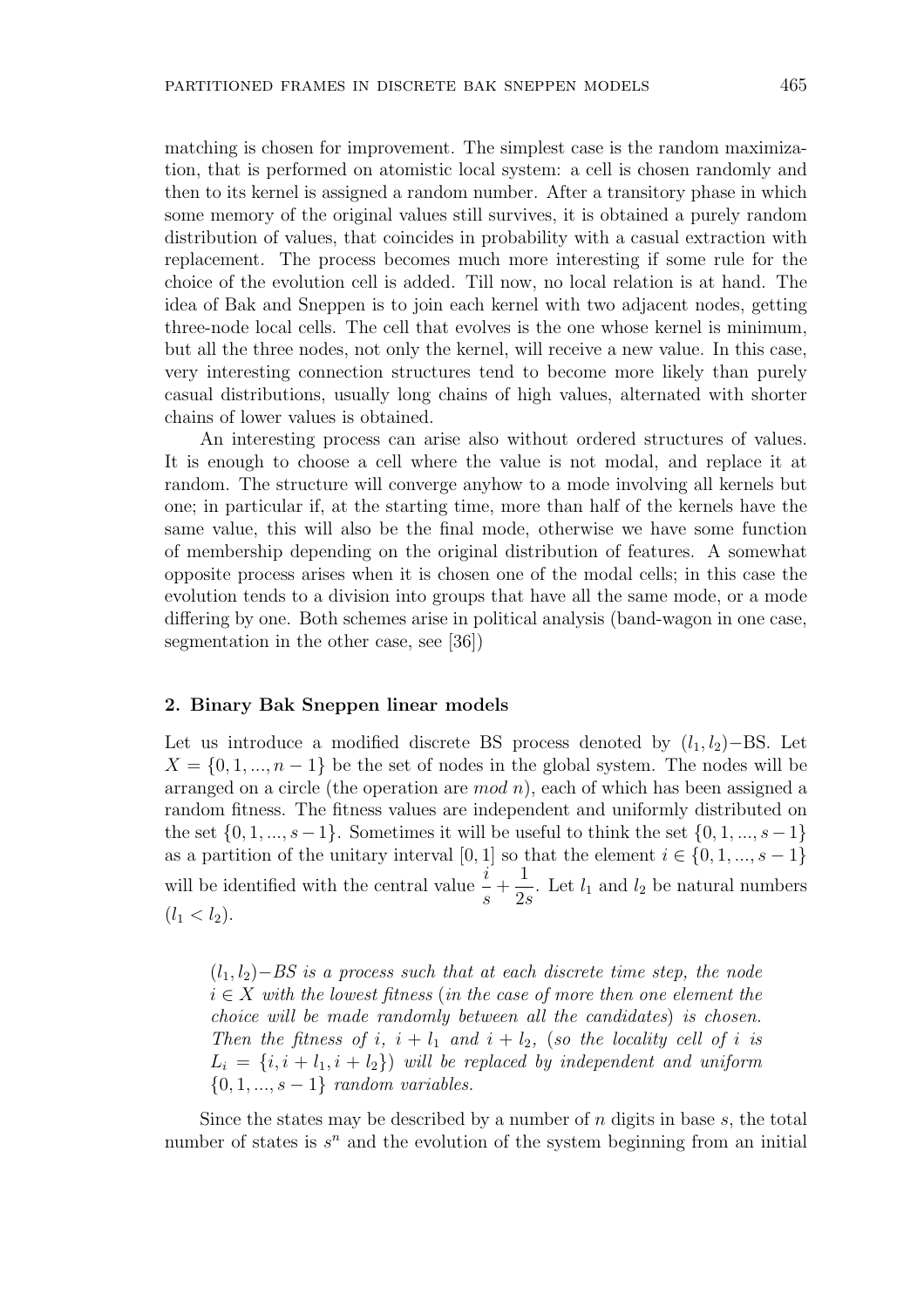state chosen randomly to the successive one, according to the law just described, can be modeled by an irreducible Markov chain with transition matrix, say M (to simplify the reading we will consider the transposed matrix of the usual one). Let us recall, for the convenience of the reader, some important definitions about Markov chains.

**Definition 1** Two states x and y communicate each other, and we write  $x \leftrightarrow y$ , if they are equal or if it is possible (with positive probability) to get from either one to the other in a finite amount of time. This is an equivalence relation and the equivalence classes are called communication classes.

There are two types of communication classes: recurrent and transient.

Definition 2 A communication class Z is called transient if, starting from any  $x \in Z$ , it is possible to return to x only a finite number of times with probability one, otherwise it is called recurrent or persistent.

It is also useful to remaind the following result.

**Theorem 1** Given an irriducible Markov chain with transition matrix M, there is a unique probability distribution  $\pi$  on the state space such that

$$
(1) \t\t\t M\pi = \pi
$$

 $\pi$  is called the stationary distribution of the Markov chain.

It is easy to see that every stochastic matrix has the all-1 vector as a left eigenvector corresponding to the eigenvalue 1. The above theorem says that the corresponding right eigenvector is also non-negative, and that there is only one eigenvector corresponding to eigenvalue 1 if the matrix corresponds to an irreducible Markov chain.

The mean waiting time from state x to state y is the expected number of iterations for reaching state y for the first time starting from state  $x$ .

**Definition 3** Let Z be a communication class, a state  $e \in Z$  will be called an exchange state of Z if it is the unique state such that  $Z\backslash\{e\}$  is not a communication class.

From a theoretical point of view, it is possible to construct the transition matrix M of the process for any finite dimension, but dimension grows as  $s<sup>n</sup>$ . Hence the most critical factor is the number of sections, and this explains the importance of two section frame, where critical information are left to the probability of the digits as in [5]. The authors have developed a computer program that draws the transition matrix. From this matrix many information can be derived: the most important parameter associated to the process is its average:

(2) 
$$
A_s(n; l_1, l_2) = \sum_{i=0}^{s^n - 1} \pi(i) w(i)
$$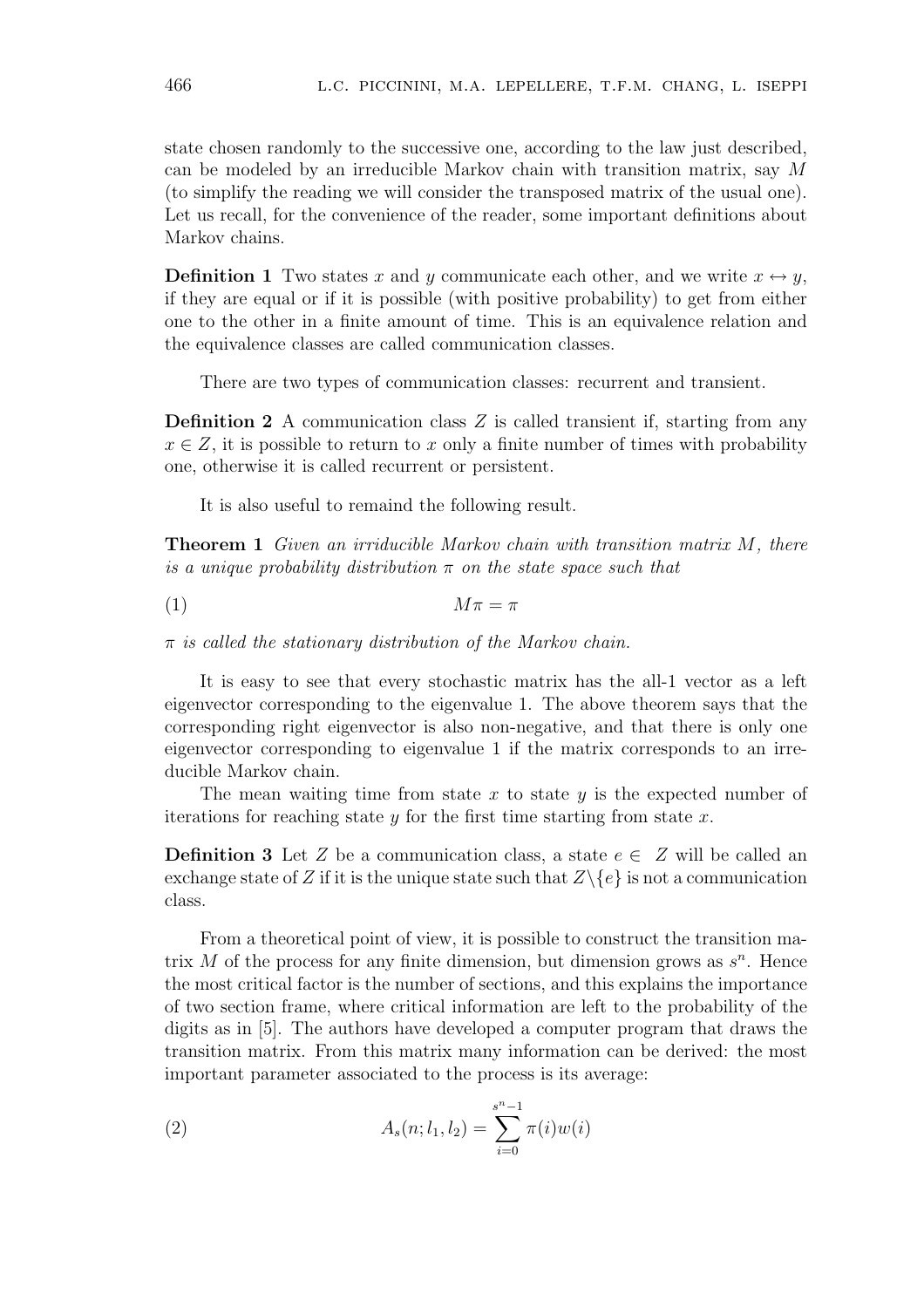where  $w(i)$  is the value of the state, in particular, in the standard case of sections on the unitary interval, denoting by  $C_s(i, j)$  the number of j-digits present in the representation of  $i$  in base  $s$ , it amounts to

(3) 
$$
w(i) = \frac{1}{s} \sum_{j=0}^{s-1} C_s(i,j)j + \frac{1}{2s}
$$

When the number of states is greater than 2 an important value is also the frequency of the sections (associated to the digit j ranging from 0 to  $s - 1$ ):

(4) 
$$
F_s(j; n; l_1, l_2) = \frac{1}{n} \sum_{i=0}^{s^n - 1} \pi(i) C_s(i, j)
$$

# 2.1. Example

As an example of non trivial discrete  $(l_1, l_2)$ –BS model we choose what seems to be the simplest meaningful case: 6 nodes and 2 values. In this case, when we identify the states apart the rotation, the 64 states can be reduced to the following 14:

|                                   | $-0 = 000000$ $1 = 000001$ $3 = 000011$ $5 = 000101$ $7 = 000111$ $9 = 001001$                               |  |  |
|-----------------------------------|--------------------------------------------------------------------------------------------------------------|--|--|
|                                   | $\mid 11 = 001011 \quad 13 = 001101 \quad 15 = 001111 \quad 21 = 010101 \quad 23 = 010111 \quad 27 = 011011$ |  |  |
| $\mid 31 = 0111111$ $63 = 111111$ |                                                                                                              |  |  |

The transition matrix depends on the probability of each digit and on the system of locality cells. Since many minima may arise, we suppose that the locality cell is chosen at random among the candidates (different rules give rise to different transition matrix and may even be not consistent with a representation of states reduced by rotation, these evolutions will be discussed in another paper).

For sake of simplicity, we consider only the case of constant probability. For the couples  $(l_1, l_2)$  there are the following cases:

- $\bullet$   $(1, 5)$  (that is equal to the classical BS model)
- $(1, 2)$  (that a posteriori coincides with the results of  $(1,3)$  and of  $(2,3)$ )
- $(1, 4)$  (that a posteriori coincides with the results of  $(2,5)$ )
- $(2, 4)$  (that as shown later allows also a more suitable state representation)

Next table will summarize the results, the first part shows the frequencies of each state, the second one shows the averages. We have added also a non BS case, namely the random one, where the locality cell coincides with the whole space for each kernel, and the two neighbors are chosen at random (compare [21], [13], [29]).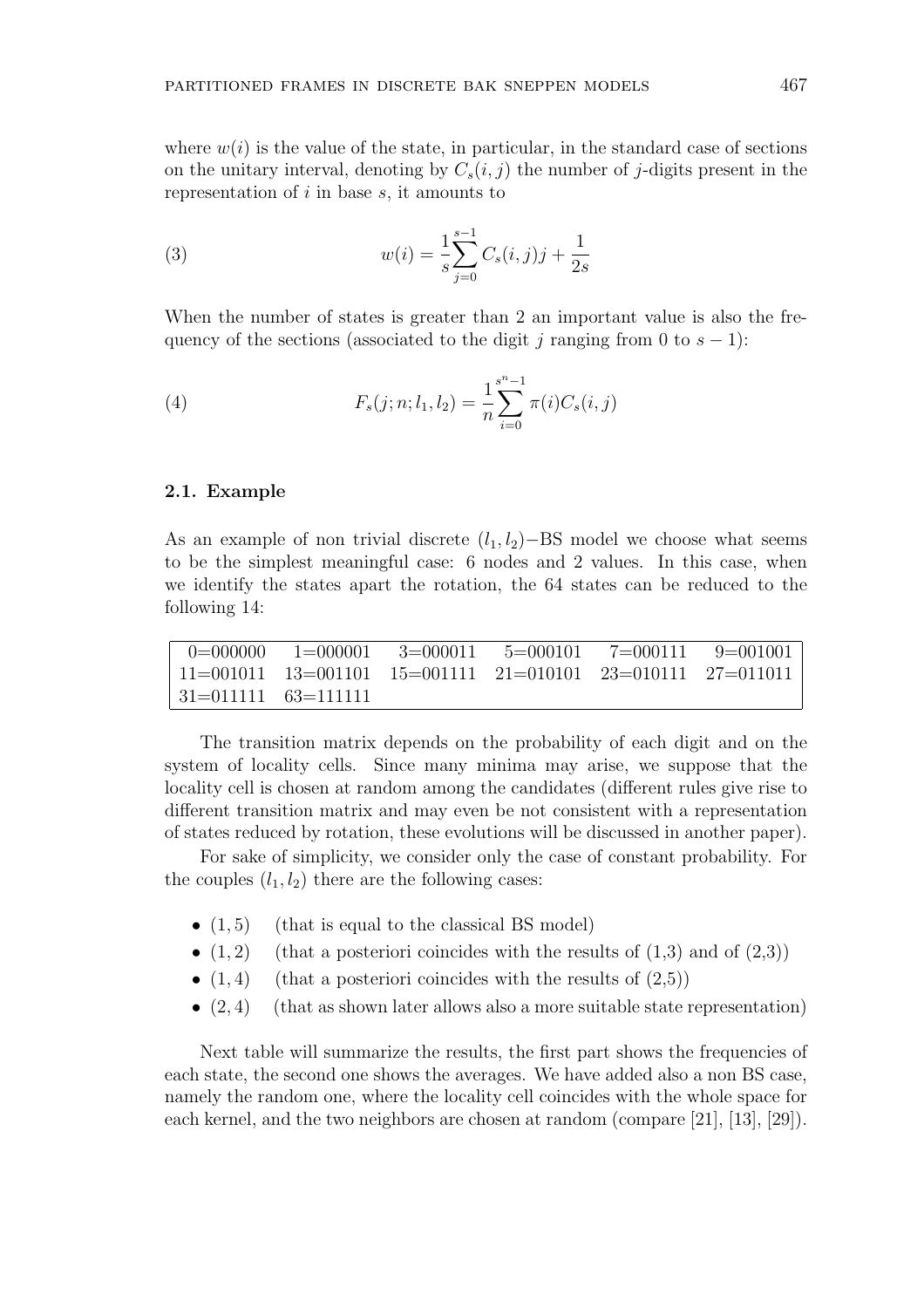| $Confi$ -      | Structure | <b>Structures</b>   | <b>Structures</b> | Structure | Structure |
|----------------|-----------|---------------------|-------------------|-----------|-----------|
| guration       | (1,5)     | (1,2), (1,3), (2,3) | (1,4),(2,5)       | (2,4)     | Random    |
| $\overline{0}$ | 0,002643  | 0,0033320           | 0,004112          | 0,000000  | 0,003662  |
| 1              | 0,024136  | 0,0304099           | 0,035908          | 0,000000  | 0,032801  |
| 3              | 0,049081  | 0,0446415           | 0,050715          | 0,000000  | 0,050041  |
| 5              | 0,035378  | 0,0446415           | 0,050715          | 0,000000  | 0,050041  |
| $\overline{7}$ | 0,108473  | 0,0626871           | 0,069095          | 0,000000  | 0,079790  |
| 9              | 0,016208  | 0,0280814           | 0,028844          | 0,000000  | 0,025020  |
| 11             | 0,060323  | 0,1002903           | 0,076068          | 0,000000  | 0,079790  |
| 13             | 0,060323  | 0,0742085           | 0,098396          | 0,000000  | 0,079790  |
| 15             | 0,167864  | 0,1221499           | 0,120348          | 0,000000  | 0,128153  |
| 21             | 0,016527  | 0,0208957           | 0,023032          | 0,125000  | 0,026597  |
| 23             | 0,122677  | 0,1221499           | 0,120348          | 0,375000  | 0,128153  |
| 27             | 0,044115  | 0,0798766           | 0,074824          | 0,000000  | 0,064076  |
| 31             | 0,230218  | 0,2115085           | 0,197502          | 0,375000  | 0,201231  |
| 63             | 0,062034  | 0,0551272           | 0,050093          | 0,125000  | 0,050854  |
|                |           |                     |                   |           |           |

| l1            | l2     | $A_2(6; l_1, l_2)$ |
|---------------|--------|--------------------|
|               | 5      | 0,568695           |
|               | 9      | 0,560366           |
|               |        | 0,553865           |
| $\mathcal{D}$ |        | 0,625              |
| random        | random | 0,556145           |

| Table 1. <i>Binary BS model on a frame of 6 nodes:</i> |
|--------------------------------------------------------|
| <i>frequencies and averages</i>                        |

The most striking value is the case of (2,4) and will be discussed in detail below. Usually it is expected that in BS processes (self organizing criticality) the average is higher than in a random process, since BS lets arise chains of adjoining high values and chains are in some sense stable. Table 1 shows that, in a structured process, it is possible to get an average lower than in a random process, namely the strongly asymmetric case (1,4) in which the two operating cells are just opposite, hence tend to break long chains of maximums wherever they could be located.

In the case (2,4), the set of nodes is split in two subsets: even  $E = \{0, 2, 4\}$ and odd  $O = \{1, 3, 5\}$ . For each even kernel its locality cell is given by E, while for odd kernels their locality cell is given by O. There is no overlapping between the two sets of locality cells. Hence the system operates as if it was built by two subsystems of three nodes each. Until both in  $E$  and in  $O$  there exist 0's, the change may happen in any of the two sets, and the probability is given according to the frequency of 0's (in a set of three elements BS is trivial since it coincides with random process). When the state 111 is reached in one of the subsets, only the other one may be changed, until the exchange state 111, 111 is reached. From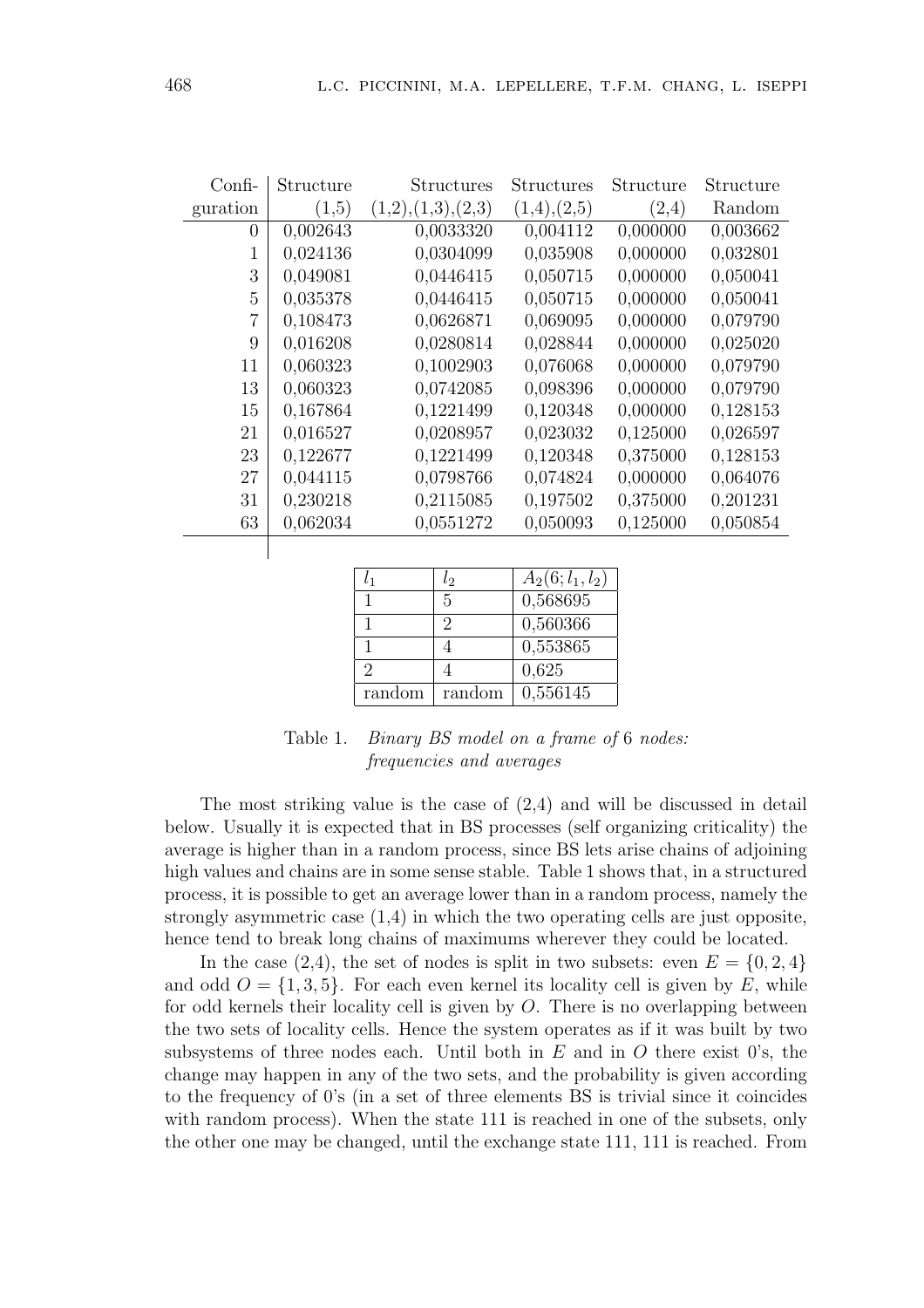this state the process will go on in one of the two subsets, but the other one will maintain the values of 111, so that 0's can appear at most in one of two subsets. This means that the original set of 14 states reduces to a persistent class formed only by states 21, 23, 31, 63, that is one set with three 0's, one set with two 0's, one set with one 0 and the exchange state of all 1's. This reduced system does not give a complete information since it identifies the two subsets  $O$  and  $E$ , that up to a rotation are coincident.

An equivalent (but more expressive) transition matrix could be derived from the 14-element matrix taking into account only the couples of numbers of 1's in the two sets. We get the following 10 states

00 10 11 20 21 22 30 31 32 33

where  $ij$  means i ones in one set and j ones in the other. The correspondences are obtained by direct check:  $00 = \{0\}$ ;  $10 = \{1\}$ ;  $11 = \{3, 9\}$ ;  $20 = \{5\}$ ;  $21 = \{7, 11, 13\}$ ;  $22=\{15,27\};$   $30=\{21\};$   $31=\{23\};$   $32=\{31\};$   $33=\{63\}.$ 

Gluing together the rows and columns in the 14 nodes transition matrix actually we get the reduced transition matrix  $M$ , given by:

|    | 00                 | 10                                 | 11                 | 20       | 21       | 22                | 30       | 31                | 32                 | 33                   |
|----|--------------------|------------------------------------|--------------------|----------|----------|-------------------|----------|-------------------|--------------------|----------------------|
| 00 | $^{\prime}8$       | 2/40                               | $\theta$           | 1/32     | 0        | 0                 | 0        | 0                 | $\theta$           | $\theta$             |
| 10 | $^{\prime}8$<br>3/ | 9/40                               | $\mathcal{S}$      | 3/32     | 1/24     | 0                 | 0        | 0                 | $\overline{0}$     | $\overline{0}$       |
| 11 | $\left( \right)$   | $40^\circ$<br>9/                   | $^{\prime}8$<br>3/ | $\theta$ | 3/24     | 0                 | 0        | 0                 | $\theta$           | 0                    |
| 20 | 3/8                | 6/40                               | $\overline{0}$     | 6/32     | 2/24     | '8<br>1           | 0        | 0                 | $\theta$           | $\theta$             |
| 21 | $\left( \right)$   | 9/40                               | 3/8                | 9/32     | 9/24     | 3/8               | 0        | 0                 | $\overline{0}$     | 0                    |
| 22 | 0                  | 0                                  | 0                  | 9/32     | 6/24     | 3/<br>/8          | 0        | 0                 | $\theta$           | 0                    |
| 30 | 8                  | 2/40                               | $\theta$           | 1/32     | 0        | $\overline{0}$    | 8        | 8                 | $\mathcal{S}$      |                      |
| 31 | $\left( \right)$   | $3_{\scriptscriptstyle{I}}$<br>′40 | 8                  | $\Omega$ | 1/24     | $\theta$          | 3/<br>'8 | 3<br>$^{\prime}8$ | 3/<br>$^{\prime}8$ | 3 <sub>l</sub><br>′8 |
| 32 | 0                  | 0                                  | $\overline{0}$     | 3/32     | 2/24     | $^{\prime}8$<br>1 | 3/<br>′8 | 3<br>$^{\prime}8$ | 3/8                | 3 <sub>i</sub><br>/8 |
| 33 |                    | 0                                  | 0                  | $\theta$ | $\theta$ | $\overline{0}$    | 8        | '8                | '8                 |                      |

Table 2. Transition matrix of the reduced representation for the  $(2, 4)$ -BS process of 6 nodes.

Let us remark that from all the six non persistent states  $(00, 10, 11, 20, 21, 22)$ the total probability of reaching a persistent state  $(30, 31, 32, 33)$  is  $1/8$ , but it is not possible to reach directly the exchange state 33, that can be attained only starting from a persistent state.

In the next section we shall review this example in the context of a general theory of partitioned structures. This section ends with some remarks about equivalence of different  $(l_1, l_2)$ -BS like processes. In fact a condition of equivalence is the possibility of rearrangement of rows and columns of the transition matrix. A trivial condition of equivalence is symmetry: in a non symmetric BS process such as (1,2), this is equivalent to  $(n-1, n-2)$ . A more sophisticate condition can be achieved when a Hamiltonian permutation of the nodes is available. In order to avoid complication due to partitioned frames, consider a prime number of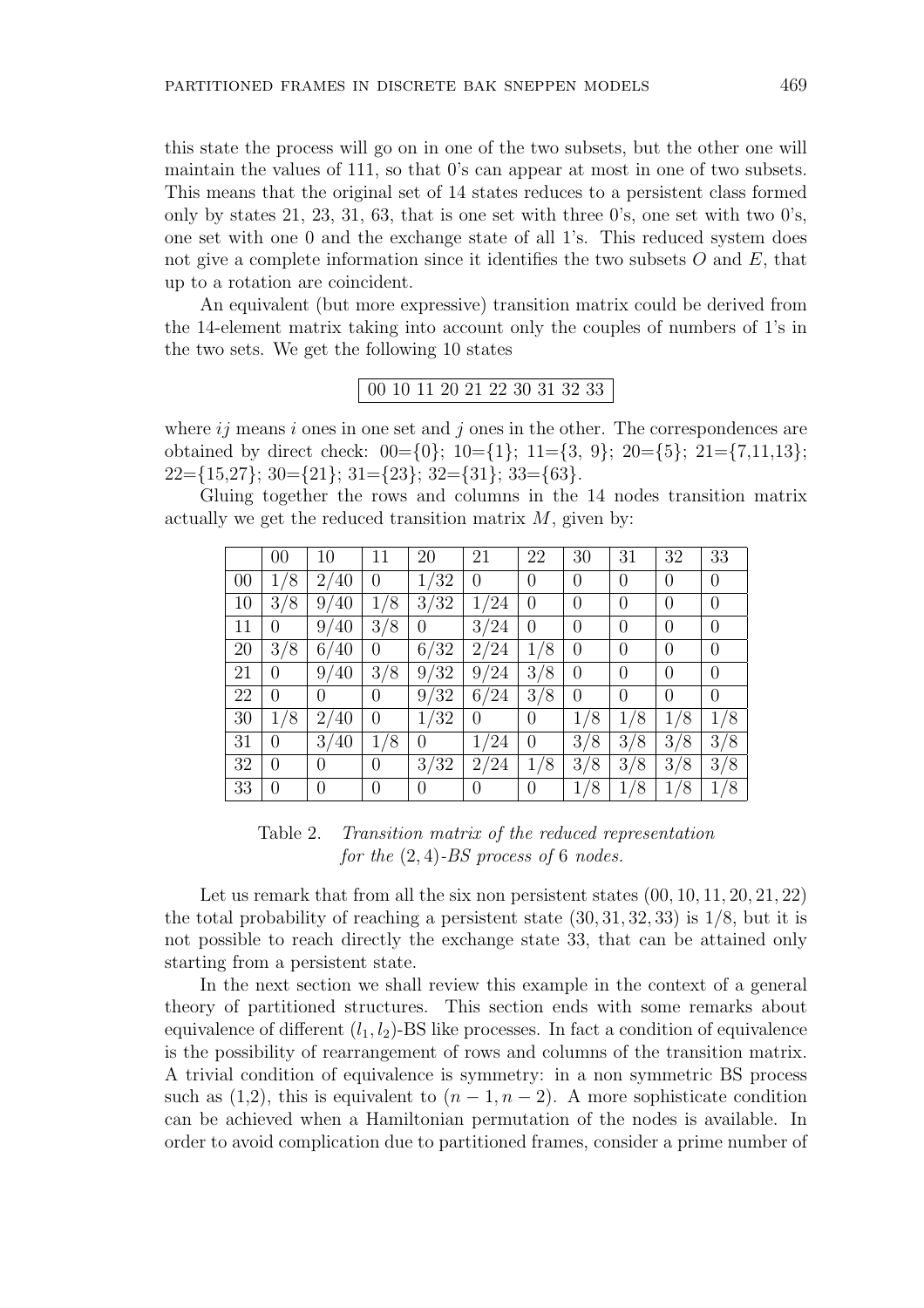nodes n. Then, for any given couple  $(l_1, l_2)$ , all the couples  $([k l_1) \bmod n], [(k l_2)$  $\mod n$ ) are obtained by a Hamiltonian permutation that allows to rearrange the transition matrix so that it coincides with the original matrix associated to  $(l_1, l_2)$ . Let us remark that this result does not require the actual construction of the transition matrix, and it holds for any dimension of nodes and sections. Consider, for example, the case of 5 nodes: the couples are  $(1,2)$ ;  $(1,3)$ ;  $(1,4)$  (equivalent to standard BS);  $(2,3)$ ;  $(2,4)$ ;  $(3,4)$ . The couple  $(3,4)$  is the symmetric of  $(1,2)$ and  $(2,4)$  is the symmetric of  $(1,3)$ . We get  $(1,2) \equiv (2,4)$ , hence  $(1,2) \equiv (1,3)$ . Finally,  $(1, 4) \equiv (2, 3)$ ; the latter equivalence is usually read as  $(1, -1) \equiv (2, -2)$ (that is a formal extension of symmetric BS, compare [22]).

A somewhat more complex model is obtained for a higher prime number of nodes. For example, in the case of 19 nodes there are at most 9 possible equivalent structures. We list them according to decreasing (statistical) average. There is statistical evidence that the two couples  $(1,2)$ ,  $(1,17)$  and  $(1,3)$ ,  $(1,16)$  are actually different even if it is not proved that the two components of the couple are different. On the contrary, there is no statistical evidence that the last four cases have really different averages.

For reader's information, next table gets the statistical average values for 19 nodes. Even if this section is dealing with binary processes, it is added also information about the division in 4 sections. The frequencies in the case of 2 sections are immediately recovered from the average subtracting 0.25 and multiplying by 2. The first five structures are kept distinct, while the remaining 4 are merged into the class "other".

| Name   | Av. $2 \text{ sect.}$ | Av. $4 \text{ sect.}$ | $F_s(0)$ | $F_s(1)$ | $F_s(2)$ | $F_s(3)$ |
|--------|-----------------------|-----------------------|----------|----------|----------|----------|
| (1,18) | 0.67826               | 0.70015               | 0.045065 | 0.090301 | 0.383608 | 0.481026 |
| (1,2)  | 0.653533              | 0.66260               | 0.049383 | 0.156482 | 0.387682 | 0.406453 |
| (1,17) | 0.640368              | 0.661908              | 0.050324 | 0.157052 | 0.388094 | 0.40453  |
| (1,3)  | 0.62702               | 0.64451               | 0.052896 | 0.195466 | 0.373361 | 0.378277 |
| (1,16) | 0.62455               | 0.64583               | 0.053179 | 0.191047 | 0.37481  | 0.380964 |
| other  | 0.621289              | 0.64137               | 0.05363  | 0.20193  | 0.36977  | 0.37468  |

Table 3. Statistical results for a frame of 19 nodes, 2 (respectively 4) sections.

The reader can make many remarks. The most obvious is that passing from 2 sections to 4 sections the average is increased; this fact depends from the central value that is assigned to each section. Recall that the limit distribution in Bak and Sneppen infinite dimensional model is a step function of 0 value up to the critical value, and then it is constant. In general, it is a monotone function that becomes asymptotically constant. Giving the central value to each interval it is obtained a good estimate for the asymptotical section of the distribution, but we underestimate the lower sections, the more the less is the number of sections.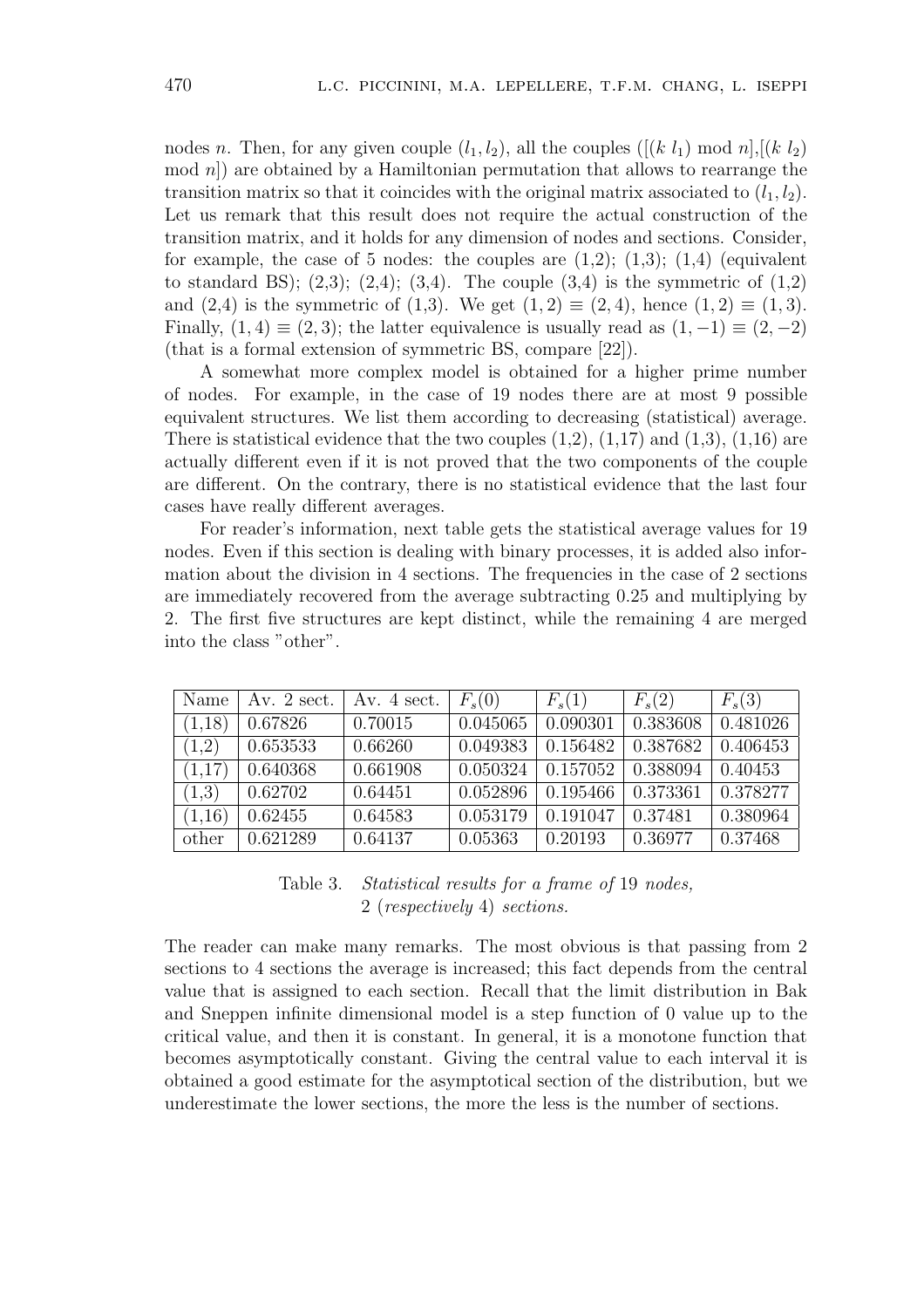# 3. Partitioned frames

In this section we will analyze a much more interesting phenomenon, that may arise only in the case of a non prime number of nodes (hence the reason for choosing 6 nodes for the simplest case). In Table 1 the average of the last case (2,4) is much greater than all the remaining averages. In the transition matrix of the associated Markov chain there exists a persistent class that is smaller than the whole set of 14 structures. Namely it contains only 4 structures (apart rotation): 01 01 01, 01 01 11, 01 11 11, 11 11 11, while the remaining 10 form a transient class: this means that there exist sets of transformations that allow to pass from any of them to any other, but there is the possibility of falling outside into the persistent class without the possibility of returning back. In this simple case the analysis is straightforward: nodes 2 and 4, together with the minimum conventionally placed at 0, form a subset that has no interference with nodes 1-3-5, that, on the contrary, are activated when the minimum is attained in one of those nodes. Whenever an operation is performed, one 3-element subset is left unchanged, while the other one is totally changed at random. The trick is that in this case the two subsets do not change between different operations, what on the contrary happens in all the remaining cases. The process cannot anyhow be divided into two independent subprocesses, since the minimum must be looked for among the elements of both subsets (for example a subset containing 011 enters in this search, while a subset 111 enters in the search only if also the other one is a 111 subset, in which case there are 6 minima of value 1). During the transient phase a further interaction is given by the number of minima; for example in the case 000 011 the first subset has probability 3/4 of being chosen, while the other one only 1/4. When one set reaches the configuration 111 (probability  $1/8$ ) the transient phase is terminated and the process becomes stable, in the sense that it can be changed only if the global minimum is 1, that is the configuration 111 111. This is the exchange state. In this case at least one of the two subsets will save the configuration 111, that can no longer be destroyed. The four structures above in fact can be read, using the reduced state description of the last section, as  $03=000$  111,  $13=001$  111,  $23 = 011$  111,  $33 = 111$  111. In the particular case of 6 nodes the transition matrix becomes trivial since there is no longer a BS structure.

In particular the mean waiting time for reaching the persistent class starting from any configuration of the transient class is 8, and does not depend on the initial structure. The mean waiting time for reaching the top (and exchange) configuration 111 111 starting from 000 000 (or any other transient) is 16. Remark that in the standard BS process this last mean waiting time is 23.07572. The increase in time is due to the impossibility of protecting the structure 111 from decay once it is achieved for the first time.

A richer, but similar situation, arises in the binary case of 8 nodes. The subsets are formed by four elements and the different structures are 0000, 0001, 0011, 0101, 0111, 1111; the persistent class is thus formed by a subset 1111 coupled with any of these six structures. The estimations become less trivial because the structure with four elements is already BS non trivial, inasmuch one element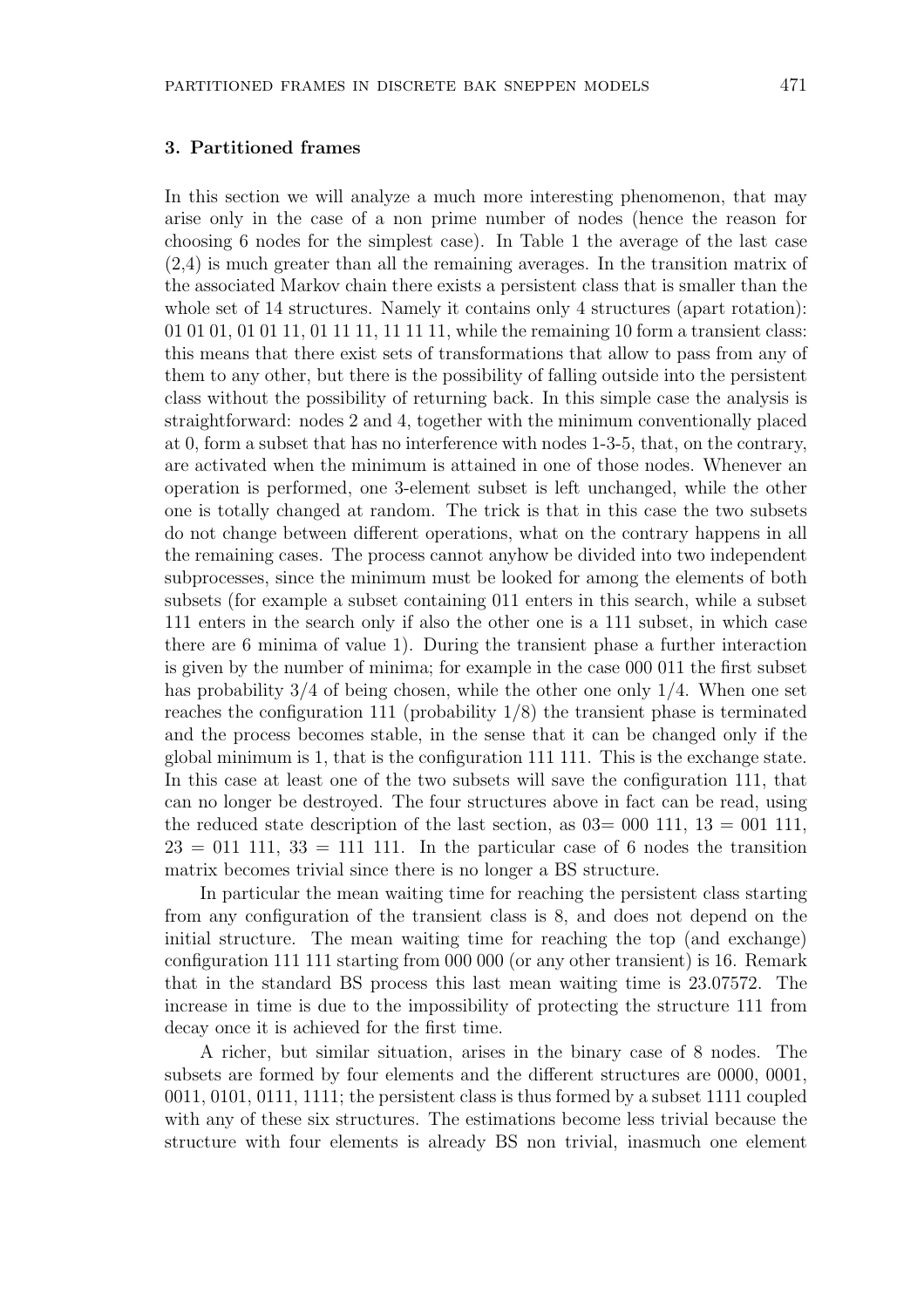is not changed at random and preserves memory of the past. The average is therefore somewhat increased, up to 0.63785. Using the transition matrix, one can compute the mean waiting time. In particular, in this case it depends on the starting configuration, in particular from 0000 0000 it is 14.79873, while it attains a minimum from 0011 0011 or 0111 0111 where anyhow the 1 is saved. In this case the mean waiting time is 10.98887.

We wish now to state formally the theorems that describe the main factors of partitioned frames. In the first theorem there is no need to define explicitly what a partitioned frame is, since it is simply built by the distinct cosets of the cyclic group of n elements when n is not prime. In the general case of the second theorem some definition will be needed, and also more information about the substructures will be required.

**Theorem 2** Let n be a non prime number of nodes. Let  $m = MCD(n, l_1, l_2)$ <sup>3</sup> be the greatest common divisor, and denote by  $Max = (s - 1/2)/s$  the central value of the upmost section, then the average is

(5) 
$$
A_s(n; l_1, l_2) = \frac{m-1}{m} Max + \frac{1}{m} A_s \left( \frac{n}{m}; \frac{l_1}{m}, \frac{l_2}{m} \right)
$$

and the frequencies of the single sections are

(6) 
$$
F_s(j; n; l_1, l_2) = \frac{1}{m} F_s\left(j; \frac{n}{m}; \frac{l_1}{m}, \frac{l_2}{m}\right)
$$

for  $j < s - 1$ , and

(7) 
$$
F_s(s-1; n; l_1, l_2) = \frac{m-1}{m} + \frac{1}{m} F_s\left(s-1; \frac{n}{m}; \frac{l_1}{m}, \frac{l_2}{m}\right)
$$

Proof. The theorem is a particular case of Theorem 2. Symmetry considerations would allow a straightforward proof, but we prefer to use the proof of the much more powerful Theorem 2. As for the numerical aspect see the comment after the proof of theorem 2.  $\blacksquare$ 

We give now a formal definition of partitioned scheme.

**Definition 4** Let X be the space of nodes on which a locality cell system  $L_i$  is given; X is said to be partitioned into a subsystem  $(X_1, X_2, ..., X_k)$  if for any cell  $L_h$  it holds

$$
\#\{i: X_i \cap L_h \neq \} = 1^4
$$

<sup>&</sup>lt;sup>3</sup>Of course, if  $m = 1$ , the formulas still hold, but are not meaningful.

<sup>&</sup>lt;sup>4</sup>That is, each locality cell is contained exactly in one subset of the partition.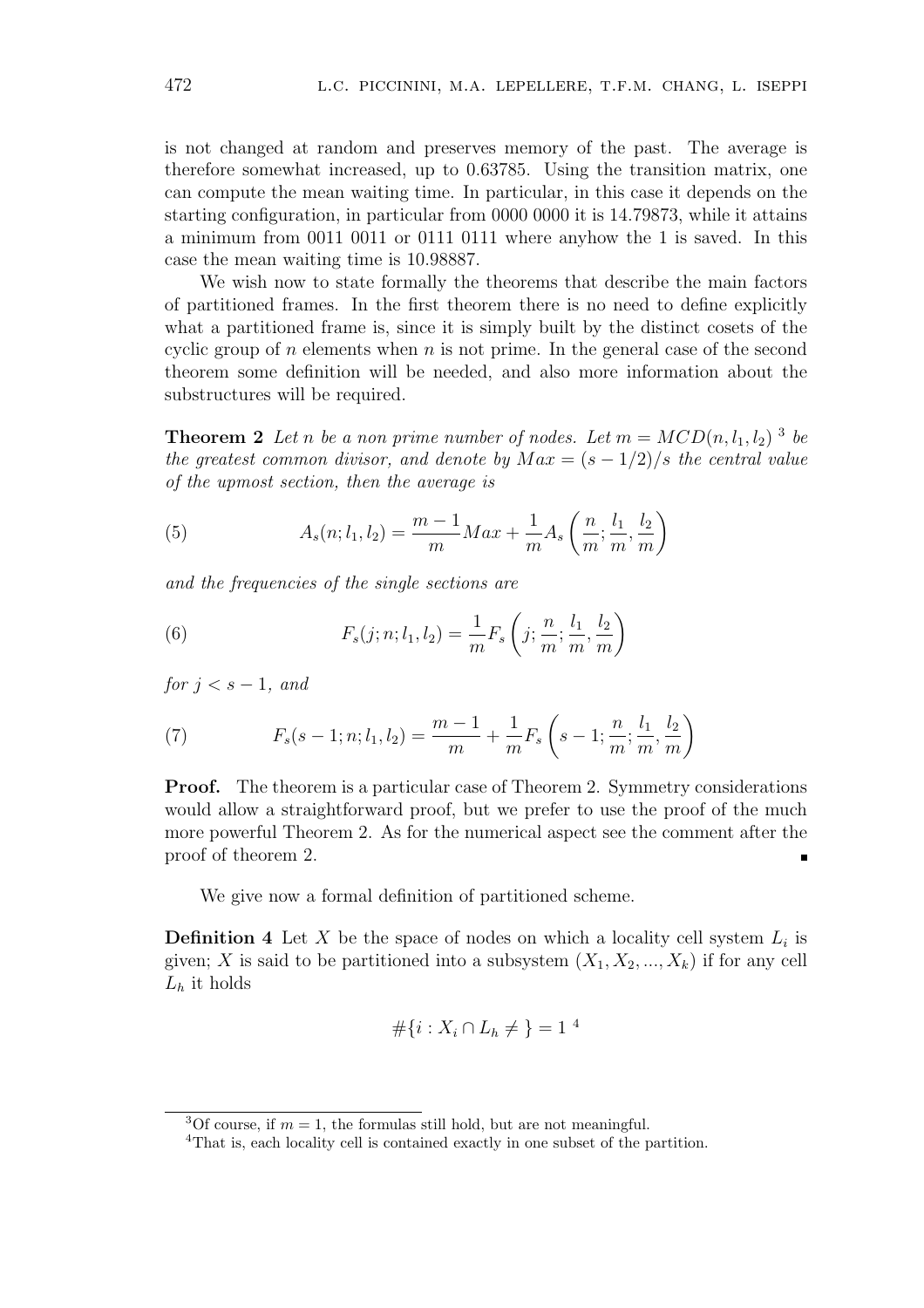With  $n_i$  we will denote the cardinality of set  $X_i$  and so  $n =$  $\frac{k}{\sqrt{2}}$  $i=1$  $n_i$ .<sup>5</sup>

In a partitioned scheme, the configurations may be rearranged in order to be consistent with the partition in subsets. To a set  $X_k$  we associate a set  $S_k$  formed by the configurations that involve the nodes of the component  $X_k$ . A set of configurations suitable for the construction of the transition matrix is thus represented by the Cartesian product

$$
S = S_1 S_2 \dots S_k
$$
<sup>6</sup>

The use of a reduced transition space is allowed by the fact that changes can happen only inside one subspace at each time. When the maximum is the same for the whole system (as it usually happens) the exchange configuration is  $E = m_1 m_2 ... m_h$ , where  $m_i$  denotes the state in which all nodes in the subset  $X_i$  attain the maximum value. If in the punctuated k-dimensional structure we associate the state  $m_i$  with the plane  $x_i = 0$ , then the persistent class is formed by the coordinate axes and the exchange configuration is the origin. In the partitioned BS scheme the transition matrix thus assumes the form given in the following table.

|                  | Е      | $C_1$            | $C_2$          |                | $C_h$          | Ζ                |
|------------------|--------|------------------|----------------|----------------|----------------|------------------|
| E                | $\ast$ | $\ast$           | $\ast$         | $\ast$         | $\ast$         | $\boldsymbol{0}$ |
| $C_1$            | $\ast$ | $\ast$           | 0              | $\overline{0}$ | $\overline{0}$ | $\ast$           |
| $\overline{C_2}$ | $\ast$ | 0                | $\ast$         | $\overline{0}$ | $\overline{0}$ | $\ast$           |
|                  | $\ast$ | $\boldsymbol{0}$ | 0              | $\ast$         | $\overline{0}$ | $\ast$           |
| $C_h$            | $\ast$ | 0                | $\overline{0}$ | $\overline{0}$ | $\ast$         | $\ast$           |
| $\overline{Z}$   | 0      | 0                | 0              | $\overline{0}$ | 0              | T                |

Table 4. Transition matrix in a partitioned BS scheme.

Let us remark that  $C_i$  denotes the set of states derived from the exchange state  $E$  changing only the  $i$ -th component of the Cartesian product, and leaving all the remaining components at the value  $m_s$ .<sup>7</sup> For passing from one state to another it is compulsory to pass through the exchange state  $E$ . Here  $*$  denotes the elements that can be non zero, while 0 indicates the components that are necessarily 0.  $T$  is the transition matrix of the transient class  $Z$  in itself, and also can be built up by a recursive matrix of partitioned frames. This happens in particular whenever the sections are more than 2, as it will be shown in the examples of the next section.

<sup>&</sup>lt;sup>5</sup>Very often it may be convenient to look for the finest partition available, but our results do not require minimality conditions.

 $6$ An example was given for the case of 6 nodes when we passed from the 14 state full representation to the 10 state reduced representation.

<sup>&</sup>lt;sup>7</sup>Hence it must not be confounded with  $S_i$  since it is a proper subset of the whole Cartesian product.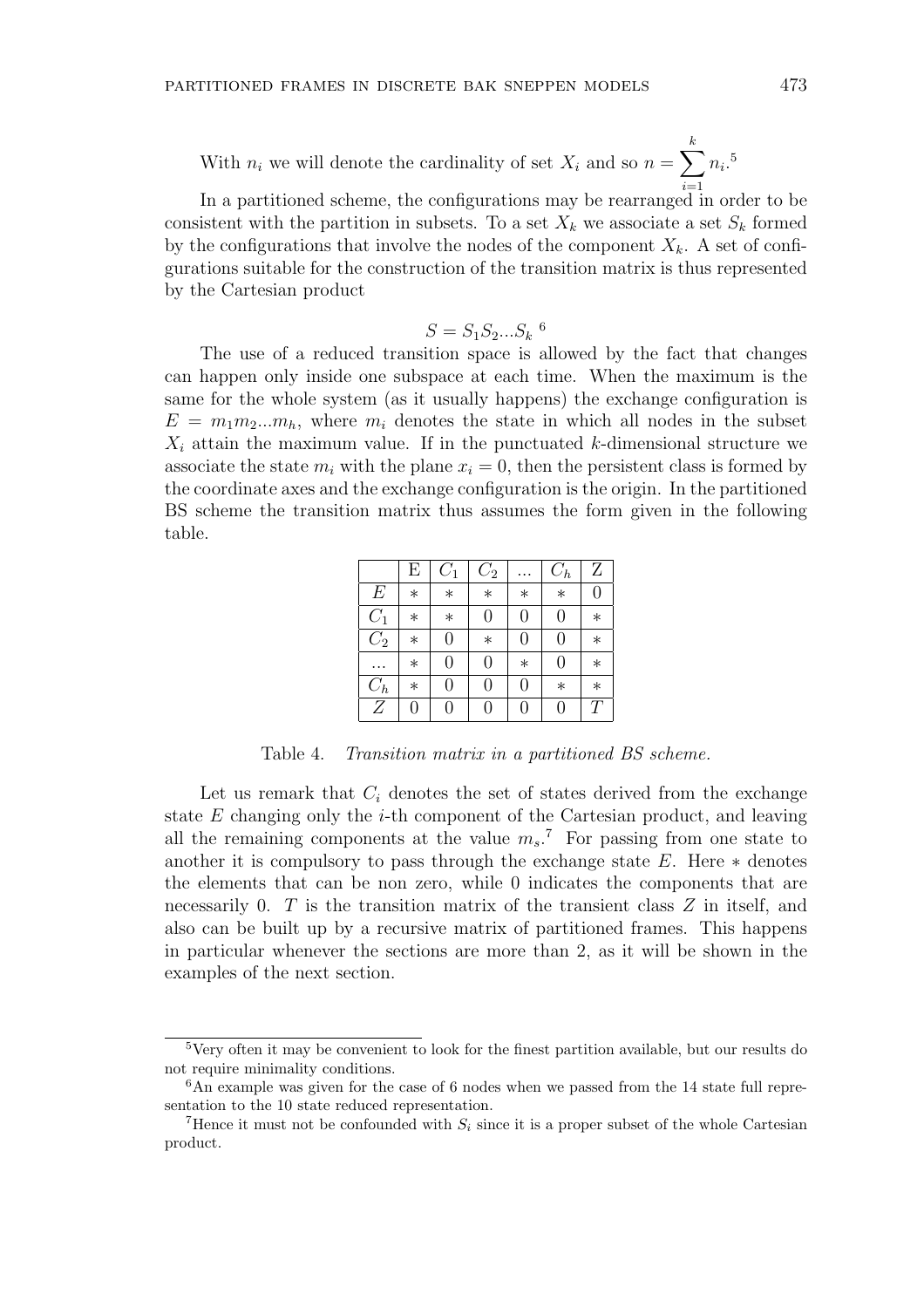The restrictions of the process to each subset  $X_i$  can be described using a transition matrix  $M_i$  defined on the system of configurations  $S_i$ . Thus we get the usual information such as frequencies of each configuration  $y_i$  that we shall denote by  $F_i$   $(y_i)$ , in particular we shall be particularly interested to  $F_i$   $(E_i)$ , where  $E_i$ denotes the projection of  $E$  on the space  $X_i$ . Another important information is of course the average value  $A_i$ . When we pass from the partitioned matrixes  $M_i$ to the global matrix  $M$ , we require one more information, namely the probability  $p_i$  of going from the exchange state E to each state of the subsystems  $C_i$ . Let us remark that in BS processes this is given by the ratio between the number of maximum elements in each set (i.e  $n_i/n$ ). In particular if all the sets  $X_i$  have the same number of nodes,  $p_i$  is constant. We describe the persistent matrix, dropping the transitions described by the last column and the last row. All data outside the first column of the transition matrix of Table 4 are the same as in the single transition matrixes  $M_h$ , and a formal change is the addition of the full description of the other subsets that remain unchanged. The only change happens in the first column, where the terms outside the first row are the corresponding terms of the first rows of matrixes  $M_i$  multiplied by  $p_i$ , and  $M(E, E)$  is the complement to 1 of the column. Different schemes of course could be foreseen, provided the exchange rule is maintained.

The most interesting results allow to calculate global frequencies and averages from the frequencies and averages of the single subsystems, taking obviously into account the cardinality of the subsets, the value of the exchange state (usually the maximum) and the probability of different exits from the exchange state. For sake of generality we denote by  $V_i$  the value of each component of the exchange state, hence its value is given by the sum of these items.

**Theorem 3** Let M be the transition matrix of a partitioned frame generated by matrixes  $M_i$ . Let E be the exchange state,  $p_i$  the probability of different exits from the exchange state,  $F_i$  the family of frequencies for each subsystem. Then the average A is a weighted sum of the single averages according to the formula

(8) 
$$
A = \frac{1}{N} \sum_{i=1}^{k} \frac{p_i}{F_i(E_i)} \left( \sum_{j \neq i} \frac{n_j}{n} V_j + \frac{n_i}{n} A_i \right)
$$

where the normalization factor satisfies the relation

(9) 
$$
N = \sum_{i=1}^{k} \frac{p_i}{F_i(E_i)}
$$

The frequency of the global configurations is  $\theta$  for the transient configurations. As for the persistent configurations, we denote by  $B_i$  the configuration

$$
(E_1, ..., E_{i-1}, b_i, E_{i+1}, ..., E_k)
$$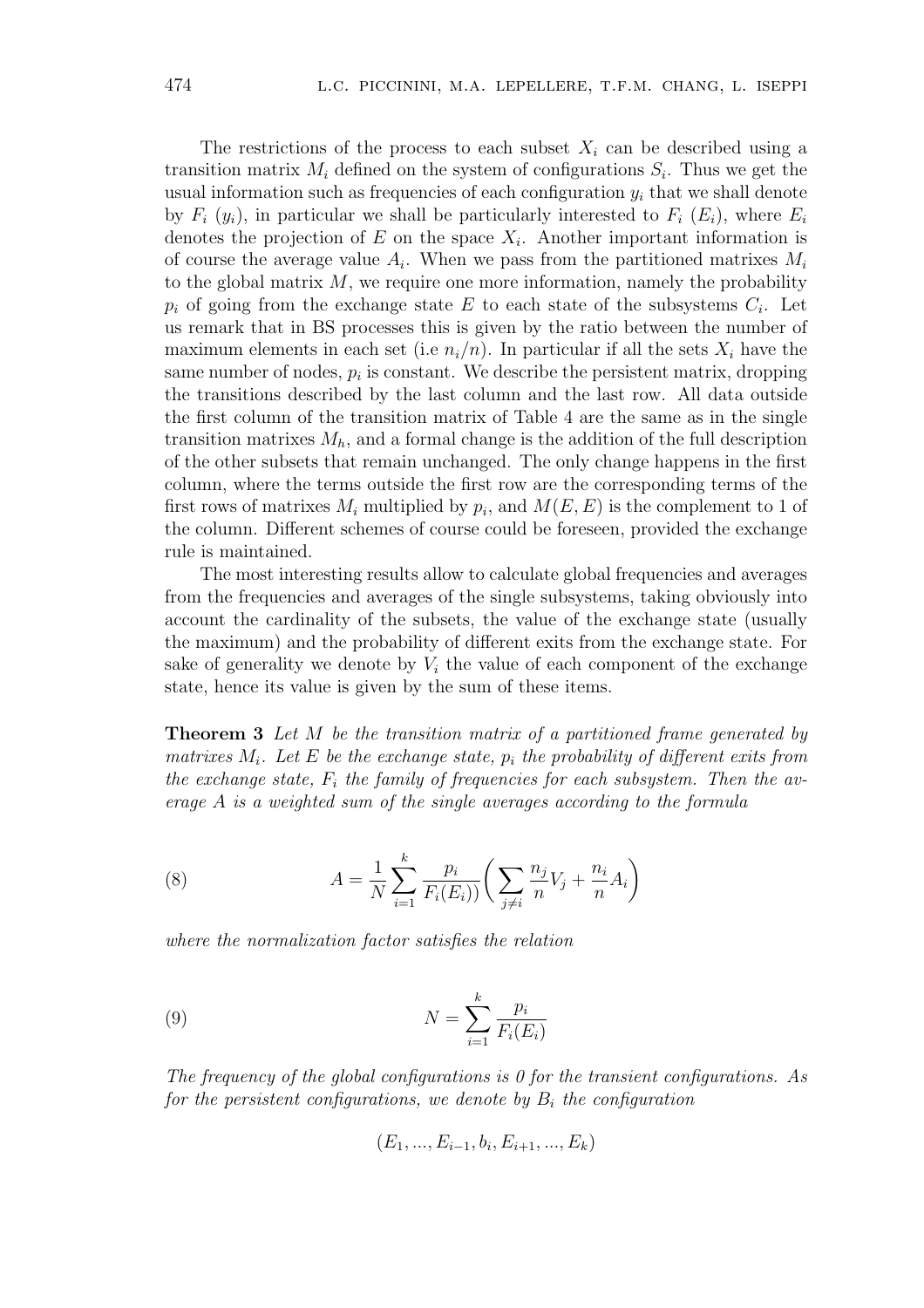and we get

(10) 
$$
F(B_i) = \frac{1}{N} \frac{p_i}{F(E_i)} F_i(b_i)
$$

for  $B_i \neq E$ , and

$$
(11) \t\t F(E) = \frac{1}{N}.
$$

Proof. For sake of simplicity, we can consider the case of two subsets, since the general case may be proved by induction. We represent the transition matrixes  $M_1$  and  $M_2$  by the following notations

|  |  | $\begin{array}{ c c c c c c c c } \hline M_a & E_a & a_1 & \ldots & a_r & M_b & E_b & b_1 & \ldots & b_s \ \hline \end{array}$                                                                                                           |  |  |
|--|--|------------------------------------------------------------------------------------------------------------------------------------------------------------------------------------------------------------------------------------------|--|--|
|  |  |                                                                                                                                                                                                                                          |  |  |
|  |  | $\begin{array}{ c cccc cccc } \hline E_a & e_{a0} & a_{01} & \ldots & a_{0r} & E_b & e_{b0} & b_{01} & \ldots & b_{0s} \\ \hline a_1 & e_{a1} & a_{11} & \ldots & a_{1r} & b_1 & e_{b1} & b_{11} & \ldots & b_{1s} \\\hline \end{array}$ |  |  |
|  |  |                                                                                                                                                                                                                                          |  |  |
|  |  | $\begin{array}{ c c c c c c c c } \hline \dots & \dots & \dots & \dots & \dots & \dots & \dots & \dots & \dots & \dots & \ a_r & e_{ar} & a_{r1} & \dots & a_{rr} & b_s & e_{bs} & b_{s1} & \dots & b_{ss} \ \hline \end{array}$         |  |  |

Let  $v_0 = F(E_a)$ ,  $v_1 = F(a_1)$ ,...,  $v_r = F(a_r)$ , and  $w_0 = F(E_b)$ ,  $w_1 = F(b_1)$ ,...,  $w_s = F(b_s)$ , and denote by A the submatrix of  $M_a$  without the first row and the first column, and similarly by  $B$  the submatrix of  $M_b$  without the first row and the first column, by  $e_a$  the column vector  $(e_{a1},...,e_{ar})^*$ , by  $e_b$  the column vector  $(e_{b1},...,e_{bs})^*$ , an eigenvector associated to eigenvalue 1 is given by  $(x_0, x_1, ..., x_r)$ where  $x_0 = 1$  and  $x_1, ..., x_n$  satisfy the system

$$
(12)\qquad \qquad (A-I)\mathbf{x} = -e_a
$$

Normalizing, the frequency vector is given by  $\mathbf{v} \equiv (v_0, x_1v_0, ..., x_rv_0)$  or  $\mathbf{x} = \mathbf{v}/F(E_a)$ . Respectively, let  $y_1, y_2, ..., y_s$  satisfy the system

$$
(13) \t\t\t (B-I)\mathbf{y} = -e_b
$$

Normalizing, we get  $\mathbf{w} \equiv (w_0, y_1w_0, \ldots, y_sw_0)$ , or  $\mathbf{y} = \mathbf{w}/F(E_b)$ 

In the complete system, we are interested only to the part that corresponds to the persistent class. The matrix is thus

| $M \mid E$ $A_1 \quad \dots \quad A_r \quad B_1 \quad \dots \quad B_s$                                                                                                                                                                                                                                                                                                                                                     |  |  |  |
|----------------------------------------------------------------------------------------------------------------------------------------------------------------------------------------------------------------------------------------------------------------------------------------------------------------------------------------------------------------------------------------------------------------------------|--|--|--|
|                                                                                                                                                                                                                                                                                                                                                                                                                            |  |  |  |
|                                                                                                                                                                                                                                                                                                                                                                                                                            |  |  |  |
|                                                                                                                                                                                                                                                                                                                                                                                                                            |  |  |  |
|                                                                                                                                                                                                                                                                                                                                                                                                                            |  |  |  |
| $\begin{array}{c ccccccccc} \hline \hline E & p_a e_{a0} + p_b e_{b0} & a_{01} & \ldots & a_{0r} & b_{01} & \ldots & b_{0s} \ \hline A_1 & p_a e_{a1} & a_{11} & \ldots & a_{1r} & 0 & \ldots & 0 \ \ldots & \ldots & \ldots & \ldots & \ldots & \ldots & \ldots \ \hline A_r & p_a e_{ar} & a_{r1} & \ldots & a_{rr} & 0 & \ldots & 0 \ B_1 & p_b e_{b1} & 0 & \ldots & 0 & b_{11} & \ldots & b_{1s} \ \ldots & \ldots &$ |  |  |  |
|                                                                                                                                                                                                                                                                                                                                                                                                                            |  |  |  |
|                                                                                                                                                                                                                                                                                                                                                                                                                            |  |  |  |

Table 5: Joint transition matrix of a partitioned process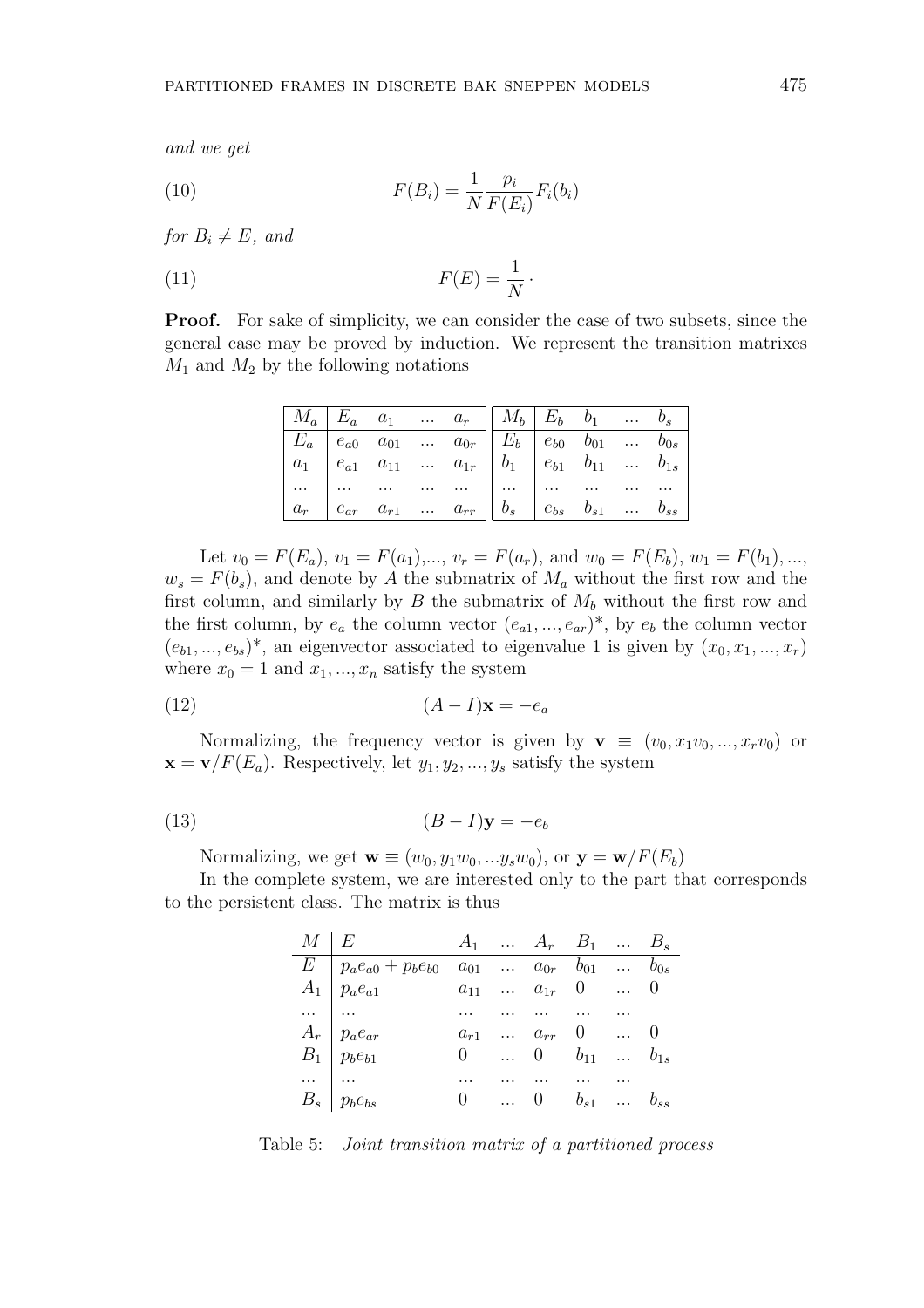In order to obtain the eigenvectors we solve thus the system

$$
\begin{cases} (A - I)\mathbf{x}' + 0\mathbf{y}' = -p_a e_a \\ 0\mathbf{x}' + (B - I)\mathbf{y}' = -p_b e_b \end{cases}
$$

obtaining

$$
\mathbf{x}' = p_a \mathbf{x} = p_a/F(E_a)\mathbf{v}, \ \mathbf{y}' = p_b \mathbf{y} = p_b/F(E_b)\mathbf{w}.
$$

The normalization of the vector leads to the normalizing factor  $N$  given in equation (9) that appears in the statement of the theorem.

(14)  
\n
$$
1 + \sum_{i=1}^{r} x'_i + \sum_{j=1}^{s} y'_i = 1 + \frac{p_a}{F_a(E_a)} \sum_{i=1}^{r} v_i + \frac{p_b}{F_b(E_b)} \sum_{i=1}^{s} w_i
$$
\n
$$
= 1 + \frac{p_a}{F_a(E_a)} (1 - F_a(E_a)) + \frac{p_b}{F_b(E_b)} (1 - F_b(E_b))
$$
\n
$$
= 1 + \frac{p_a}{F_a(E_a)} + \frac{p_b}{F_b(E_b)} - p_a - p_b
$$
\n
$$
= \frac{p_a}{F_a(E_a)} + \frac{p_b}{F_b(E_b)} = N
$$

Once formulas (10) and (11) are proved, the main formula (8) is easily derived keeping in mind that the average value of the configuration is the weighted sum of the averages of the single cartesian components, and the weight is just given by the proportion of configurations that belong to each  $S_i$ .

We wish to remark that there is an essential difference between the two theorems: in fact in Theorem 1 in order to get the average it is not required to know the frequencies  $F_i(E_i)$ . From a numerical point of view these frequencies, very near to 0, are difficult to be experimentally determinated, while on the contrary the averages in non partitioned schemes can be easily experimentally estimated. Let us remark that this is not true for the case of partitioned schemes, where transitory phase may be very long. A computational trick is thus to start directly from the exchange configuration or anyhow from the interior of the persistent class, so that transitory period is skipped away.

#### 4. Examples and staircase of critical configurations with overtaking

In this section, we give some examples for the theorems of the previous section, but before we highlight the main features of the partitions that do not allow to study these processes simply using binary representations joint to a change in the probability system.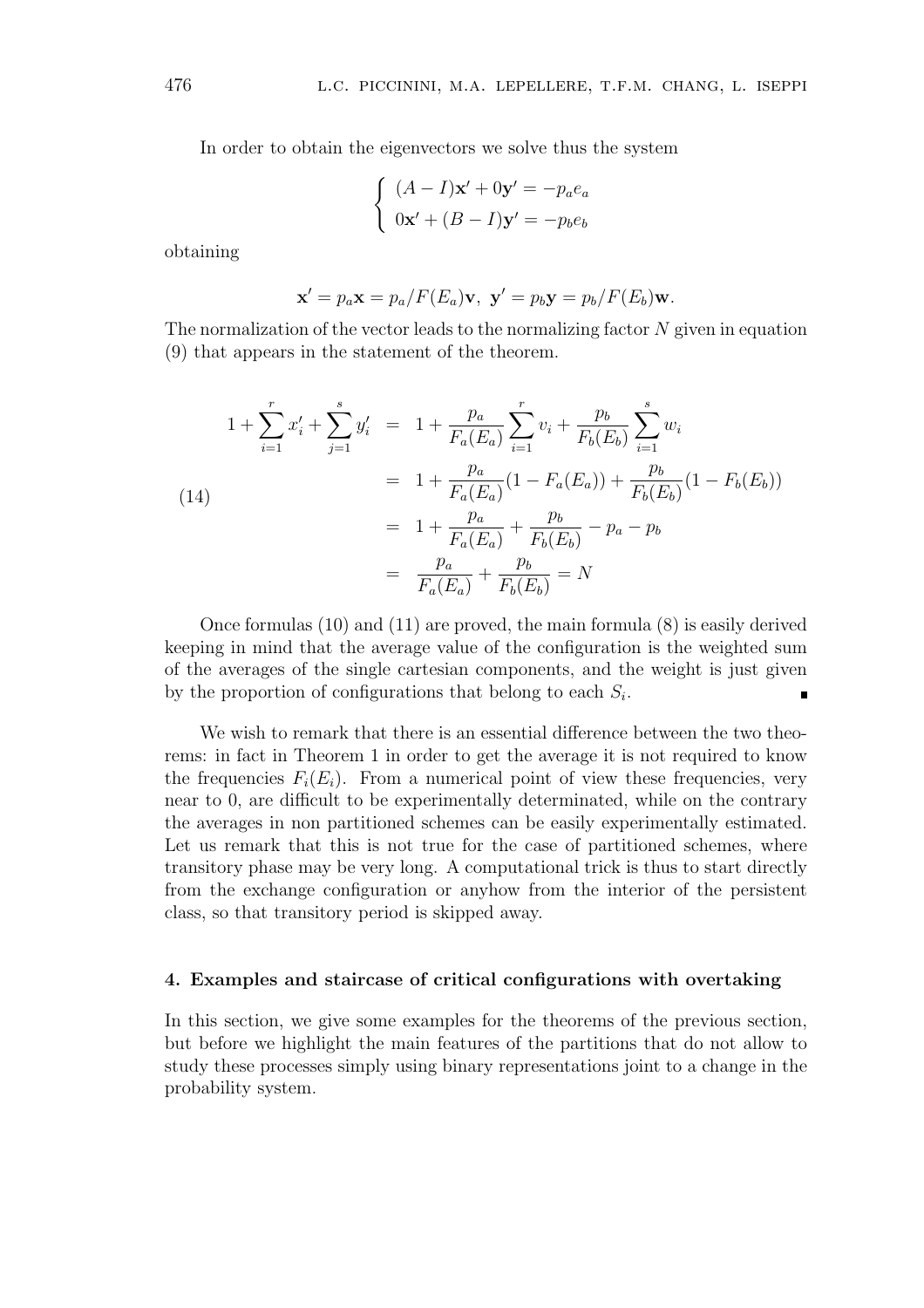#### 4.1. Example 1

We come to a more general case of partition of the BS process. The simplest case that shows the main features requires 2 subsets of 3 nodes each, and we consider a ternary set of values, say  $0,1,2$ <sup>8</sup>. This corresponds to 6 nodes and displacements of 2-4. A simplified analysis is the following: we attach label 0 to any subset in which the minimum is 0 (not regarding their number), label 1 to any subset in which the minimum is 1 (not regarding their number), and label 2 to the set  ${2, 2, 2}.$ 

Next table shows the transition matrix.

|                 | 00             | 01    | 10    | 11    | 02    | 20    | 12    | 21    | 22    |
|-----------------|----------------|-------|-------|-------|-------|-------|-------|-------|-------|
| $00\,$          | $\sqrt{38/54}$ |       |       |       |       |       |       |       |       |
| 01              | 7/54           | 38/54 |       | 19/54 |       |       |       |       |       |
| 10              | 7/54           |       | 38/54 | 19/54 |       |       |       |       |       |
| 11              |                | 14/54 | 14/54 | 14/54 |       |       |       |       |       |
| 02              | 1/54           |       |       |       | 38/54 |       | 38/54 |       | 19/54 |
| 20              | 1/54           |       |       |       |       | 38/54 |       | 38/54 | 19/54 |
| 12              |                |       | 2/54  | 1/54  | 14/54 |       | 14/54 |       | 7/54  |
| 21              |                | 2/54  |       | 1/54  |       | 14/54 |       | 14/54 | 7/54  |
| $\overline{22}$ |                |       |       |       | 2/54  | 2/54  | 2/54  | 2/54  | 2/54  |

Tab le 6. Transitions in a 6 node bipartite Bak Sneppen set with 3 values.

There is one transient class (01, 11, 10) with exchange state 11 and one persistent class (20, 02, 22, 21, 12) with exchange state 22. The asymptotic average, normalized to the scale [0, 1] is thus 0.667, since one subset has the form {2, 2, 2}, that corresponds to 0.8333 and the second one is random on the three values 012 and corresponds to 0.5. A more complex frame with a ternary partition, but in reduced form, was introduced in [35] and [36]. From states 00, 01, 10, 11 the mean waiting time to the persistent class is 27. Let us remark that the topological structure of our representation is the same as what would be achieved in section 3 when dealing with random optimization for the case of three values on three nodes, and becomes exactly the same if we set  $p(0) = 19/27$ ,  $p(1) = 7/27, p(2) = 1/27.$ 

Unlike the ternary partition there exists a path that touches all states even if mean waiting time between non persistent states still remains infinity. This remark a peculiar "overtaking law", that namely concerns the transition from 10 to 12 and from 01 to 21. The subset that is changed into the optimal label 2 is not one labeled with 1, but one that is labeled with 0, since its minimum must be lower than that of the best subset. For example, in a situation  $A = \{1, 2, 2\}$ ,  $B = \{0, 1, 1\}$ , it is impossible that A is transformed into  $\{2, 2, 2\}$ , while this is possible, even if unlikely, for B.

<sup>8</sup>The example was first presented during the AMASES meeting of 2011 [35], see also [36]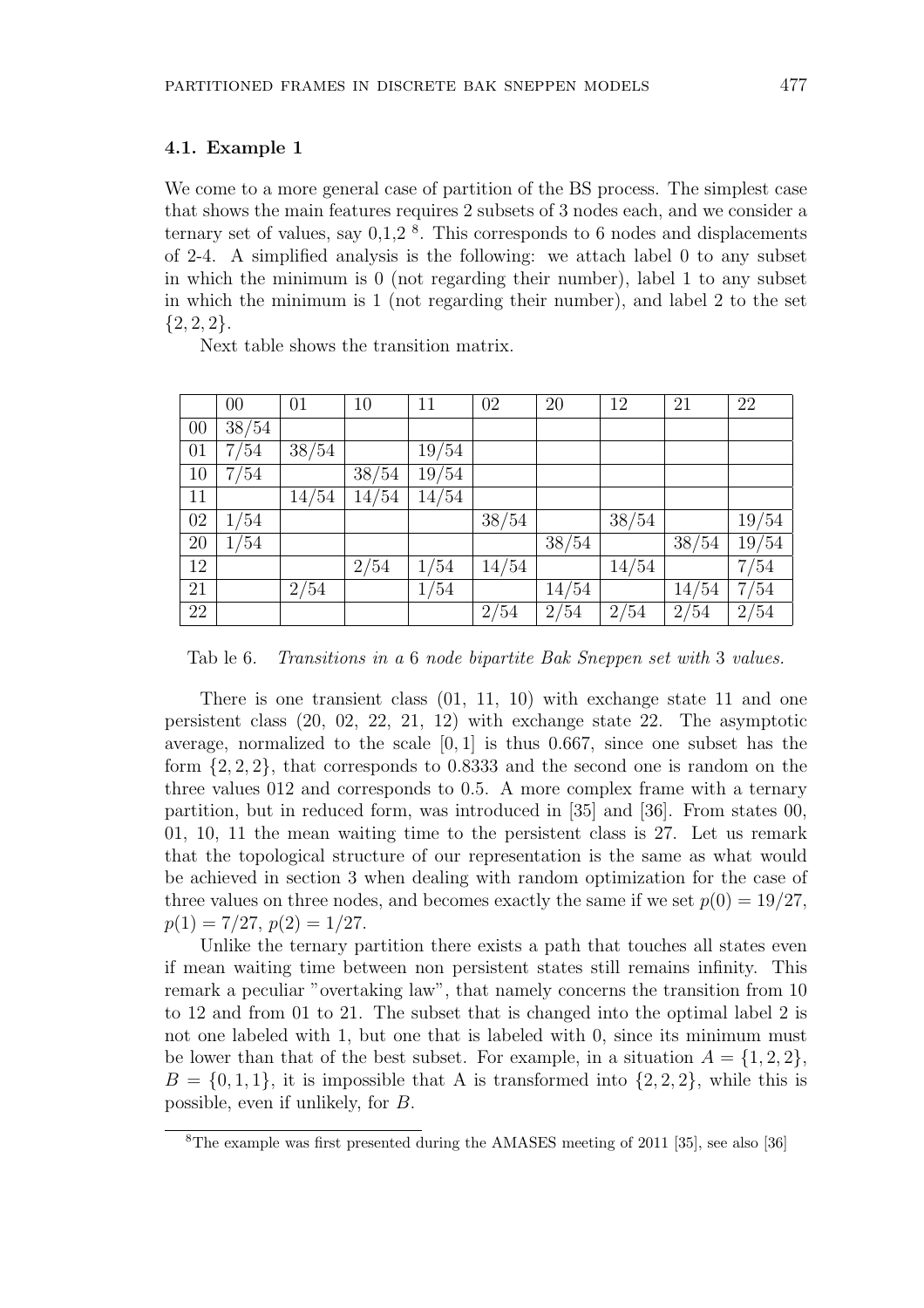# 4.2. Example 2

We go back now to the examples that illustrate theorems 1 and 2. We give an example of a non symmetric partitioned frame in which BS processes happen. We suppose that the total number of nodes is  $n = 8$ , and that we have a subset  $X_a$ of  $n_a = 5$  nodes and a subset  $X_b$  of  $n_b = 3$  nodes. The number of sections is 2. On both subsets the locality cells are whose of the standard BS process, namely each cell contains the kernel and the right and left neighbor; obviously in the case of three nodes (random case) the locality cell is the same for all the kernels and coincides with the subset.

We write down separately the two evolution matrixes and we make the usual computations of frequency and of average. The representation is minimal, hence  $S_a$  contains 8 items instead of 32 and  $S_b$  contains 4 items instead of 8. In the case of  $S_a$  we get the transition matrix of Table 7, while the trivial transition matrix of  $S_b$  in presented in Table 8.

|    | 31    |       |        | 3         | 5         | 7        | 11    | 15      | F         | $\sharp 1's$ |
|----|-------|-------|--------|-----------|-----------|----------|-------|---------|-----------|--------------|
| 31 | 0     |       | 0      | 0.0416667 |           | 0.125    |       | 0.125   | 0.071267  | 5            |
| 0  | 0     | 0.125 | 0.0625 | $\Omega$  | 0.0416667 | 0        | 0     |         | 0.0098982 | 0            |
|    | 0.125 | 0.375 | 0.25   | 0.0833333 | 0.2083333 | $\Omega$ | 0.125 |         | 0.0735294 |              |
| 3  | 0     | 0.25  | 0.1875 | 0.125     | 0.1666667 | 0.125    | 0.125 | 0.125   | 0.1348982 | ົ            |
| 5  | 0.25  | 0.125 | 0.1875 | 0.1666667 | 0.2083333 | 0        | 0.25  | 0       | 0.0975679 | ົ            |
| ⇁  | 0.125 | 0.125 | 0.125  | 0.1666667 | 0.125     | 0.25     | 0.125 | 0.25    | 0.196267  | 3            |
| 11 | 0.375 | 0     | 0.125  | 0.2083333 | 0.1666667 | 0.125    | 0.25  | 0.125   | 0.1589367 | 3            |
| 15 | 0.125 | 0     | 0.0625 | 0.2083333 | 0.0833333 | 0.375    | 0.125 | 0.375   | 0.2576357 |              |
|    |       |       |        |           |           |          |       | Average | 0.549095  |              |

Table 7. Transition matrix for Bak Sneppen binary process on five nodes.

|   |                         | $\mathcal{E}$ | F.                | 1's |
|---|-------------------------|---------------|-------------------|-----|
|   | $0.125$ $0.125$ $0.125$ |               | $0.125 \pm 0.125$ |     |
|   | $0.125$ $0.125$ $0.125$ | 0.125         | 0.125             |     |
|   | $0.375$ $0.375$ $0.375$ | 0.375         | 0.375             |     |
| 3 | $0.375$ $0.375$ $0.375$ | 0.375         | 0.375             |     |
|   |                         | Average       | 0.5               |     |

Table 8. Trivial transition matrix of binary BS process on three nodes.

The exchange state is (31, 7), that corresponds to section 1 in all the 8 nodes. The probability of changing state  $S_a$  (resp.  $S_b$ ) is proportional to the number of nodes, so we have  $p_a = 0.625$ ,  $p_b = 0.325$ ,  $n_a = 5$ ,  $n_b = 3$ . The remaining coefficients are already known from the elaboration of the transition matrixes, we have namely  $F(E_a) = 0.071267$ ,  $F(E_b) = 0.125$ ,  $m_a = 0.5491$  and  $m_b = 0.5$ (obviously, since it is a random process). We get thus the coefficients  $p_a/F(E_a)$  = 8.76984,  $p_b/F(E_b) = 3$ ,  $N = 11.7698$ . We recall that, in view of our convention about the middle of the sections,  $V_a = V_b = 0.75$ . Finally we get from theorem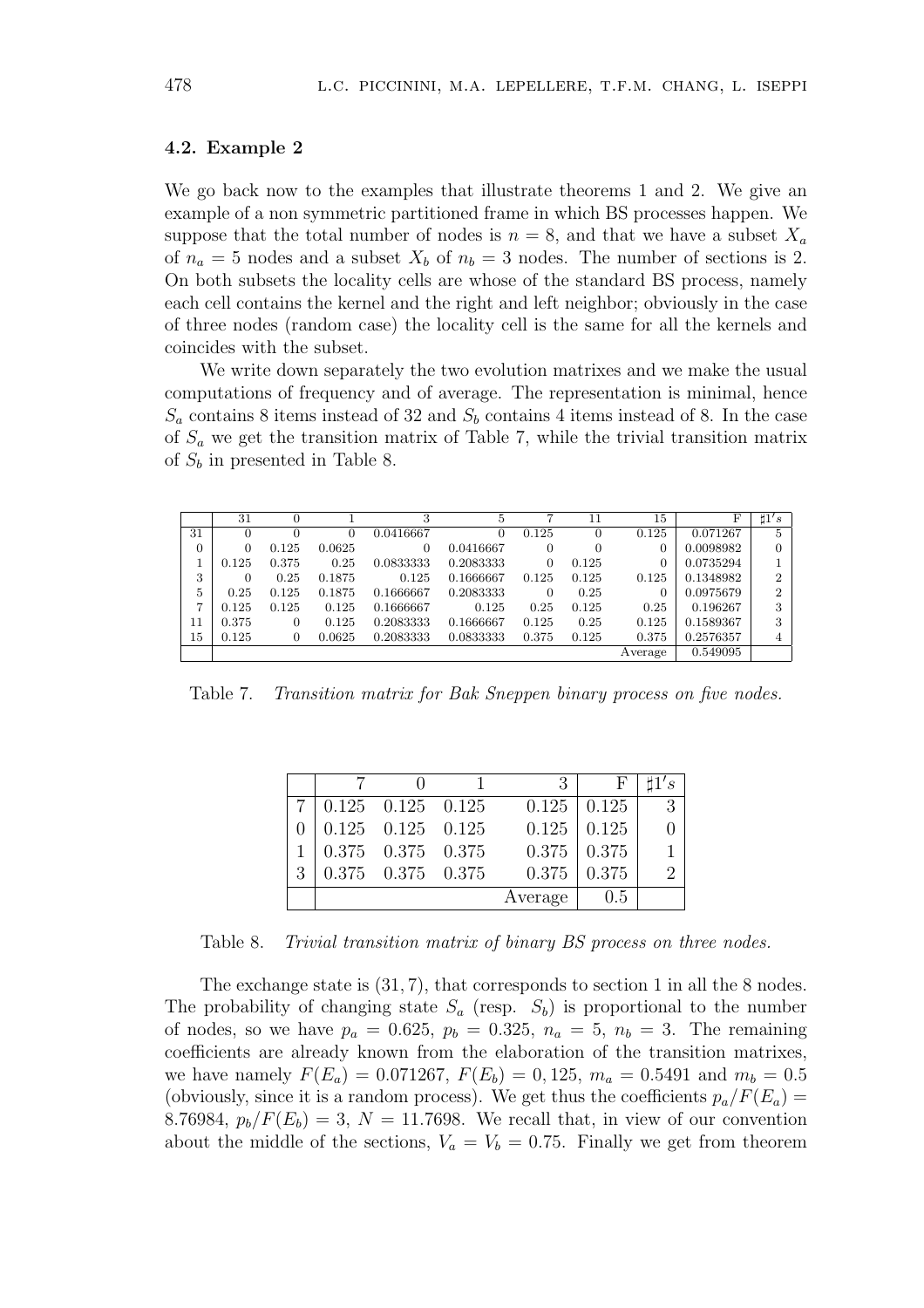2, formula (8), the final value  $A = 0.632544$ . The case is simple enough that it can be handled directly by constructing the transition matrix. We obtain the following table:

Table 9. The transition matrix of an asymmetrically partitioned Bak Sneppen frame

A further comparison of the frequencies is consistent with formulas (10) and (11).

We end this example comparing the result with the symmetrical partition of the 8 nodes system as given by formula (5) in Theorem 1. We need to know  $A_2(4; 1, 3).$ 

The transition matrix is given below and the average is 0.525735.

|    | 15    |                |                    | 3        | 5              |         |          |                |
|----|-------|----------------|--------------------|----------|----------------|---------|----------|----------------|
| 15 | 0.125 | $\overline{0}$ | $0.041667$ $0.125$ |          | $\overline{0}$ | 0.125   | 0.088235 |                |
|    |       |                | 0.125 0.083333     | $\theta$ | 0.125          |         | 0.036765 |                |
|    | 0.125 |                | 0.375 0.291667     | 0.125    | 0.375          | 0.125   | 0.198529 |                |
| 3  | 0.25  | 0.25           | 0.25               | 0.25     | 0.25           | 0.25    | 0.25     | $\overline{2}$ |
| 5  | 0.125 | 0.125          | 0.125              | 0.125    | 0.125          | 0.125   | 0.125    | റ              |
|    | 0.375 |                | 0.125 0.208333     | 0.375    | 0.125          | 0.375   | 0.301471 | 3              |
|    |       |                |                    |          |                | average | 0.525735 |                |

Table 10. Transition matrix for BS binary process on four nodes

By this computation we also know  $F(15)$ , but we do not require it <sup>9</sup>. We remark that, as usual,  $V(E_a) = V(E_b) = 0.75$ . Hence we get

$$
A_4(8; 2, 6) = [0.75 + A_2(4; 1, 3)]/2 = 0.637868.
$$

The symmetrical partition gives an average slightly greater than the unbalanced partition, according to the general conjecture of [26] and to some experimental results we recall now in the end of this section.

<sup>&</sup>lt;sup>9</sup>The advantage of not requiring the knowledge of  $F(E)$  will become evident in the next example.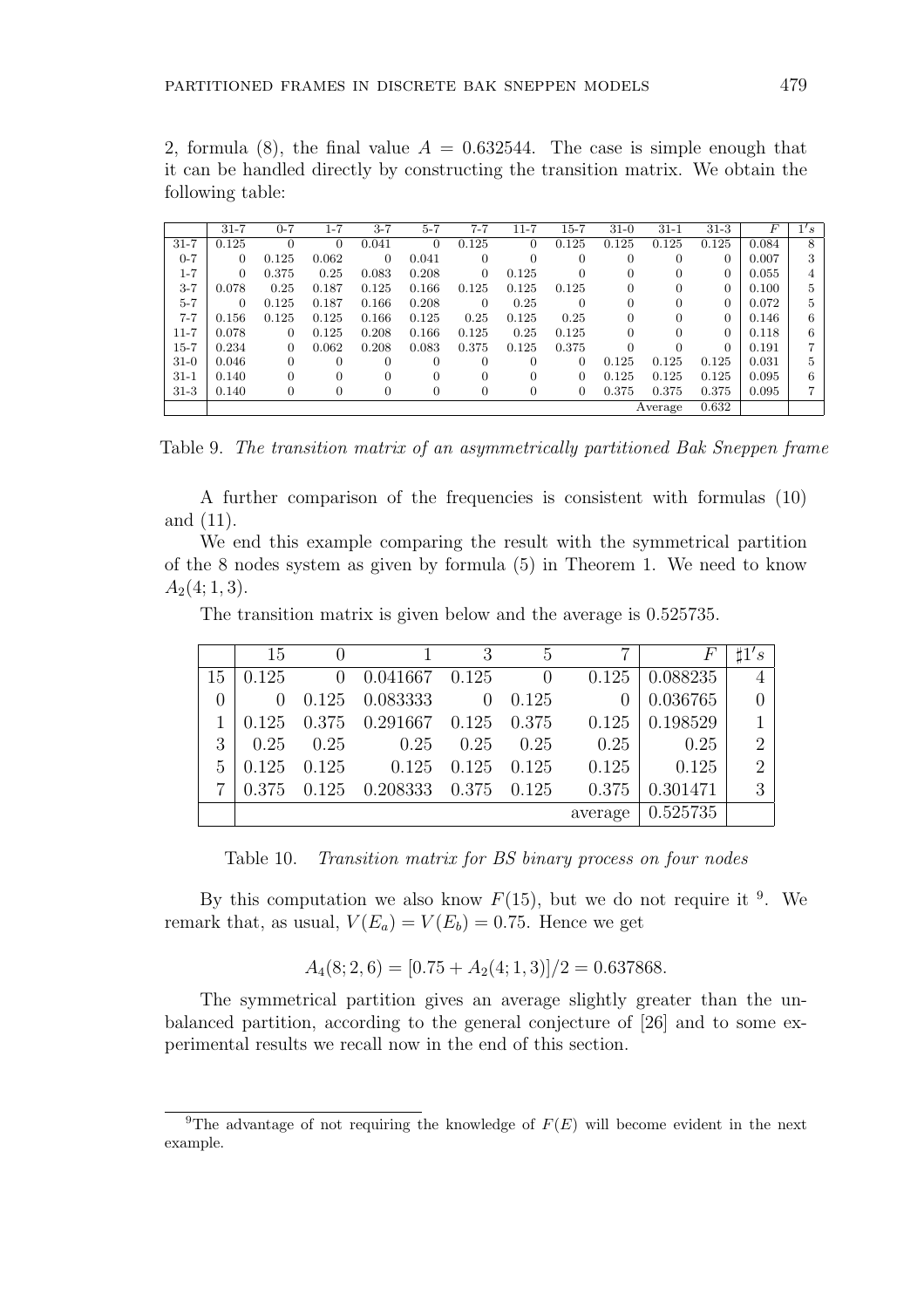# 4.3. Example 3

This example shows a partitioned frame in a case particularly rich, namely 24 nodes. Here also some of the partitions may still be decomposed. The results of Theorem 2 do not depend on the number of sections, but the numerical simulation can become heavily unstable, since it can take a very long transient period before the exchange state is reached for the first time. If the numerical simulations are needed for analyzing the persistent state, the best strategy is to start the simulation from the exchange state or anyhow from the inside of the persistent class. Since in Theorem 1 all the partitions are equal, there is no problem if it takes a great number of iterations to rejoin the exchange state in order to pass to another partition.

The problem would arise in the case of Theorem 3, where the single partitions must necessarily be simulated separately, and the further estimate of the frequency of exchange state for each partition would be needed.

We describe now the structure of the 24 node system. The experimental data (\*) are referred to 4 sections, where in particular  $M = 0.875$ . In the next table we report only the reduced classical BS of each partition.

8 subsets of 3 elements, 6 subsets of 4 elements, 4 subsets of 6 elements, 3 subsets of 8 elements, 2 subsets of 12 elements:

| $A_s(24,8,16) = 7/8M + 1/8A_s(3,1,2)$     | $A_4(24,8,16)^*$   | $= 0.828166$ |
|-------------------------------------------|--------------------|--------------|
| $A_s(24,6,18) = 5/6M + 1/6A_s(4,1,3)$     | $A_4(24,6,18)^*$   | $= 0.817772$ |
| $A_s(24, 4, 20) = 3/4M + 1/4A_s(6, 1, 5)$ | $A_4(24, 4, 20)^*$ | $= 0.802184$ |
| $A_s(24,3,21) = 2/3M + 1/3A_s(8,1,7)$     | $A_4(24,3,21)^*$   | $= 0.789492$ |
| $A_s(24,2,22) = 1/2M + 1/2A_s(12,1,11)$   | $A_4(24, 2, 22)^*$ | $= 0.768288$ |
| $A_4(24, 1, 23)$                          |                    | $= 0.715446$ |
|                                           |                    |              |

For reader's convenience we add also

$$
A_4(24, 1, 2)^* = A_4(24, 5, 10)^* = A_4(24, 7, 14)^* = A_4(24, 11, 22)^* = 0.676339
$$

The remaining non reducible structures have averages ranging between 0.649575 and 0.663925.

The 19 (prime number) case is non decomposable and its range should be compared only with non decomposable cases of 24; but the whole range reaches, as shown before, 0.8281, hence much greater than the case of 19 nodes. These results are to be compared with the case of a prime number of nodes, where the dependence on the structure has much smaller effects. In the case of 19 nodes the total range is between 0.640 and 0.700, while here the average ranges between 0.660 and 0.828. While the non decomposable frames show only small differences due to the increase in the number of nodes, the main differences arise as the dimension of the subsets diminishes down to the elementary case of 3 elements.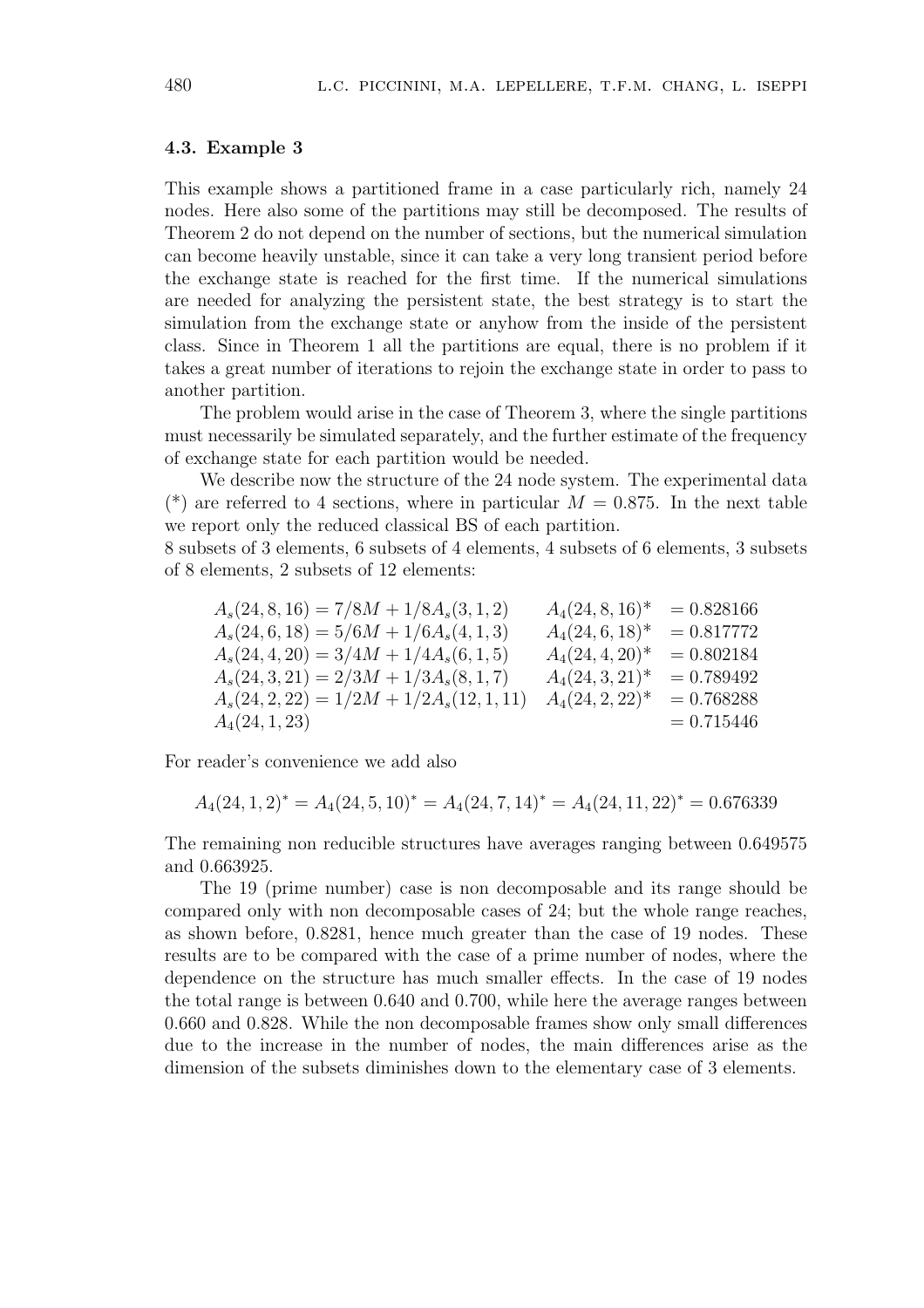#### 5. Examples from the socio-economic world

As mentioned in the introduction, the BS model is suitable to analyze multi-agent economic and social phenomena. Many variations are obtained by structuring the network of connections differently, giving different laws of transition, establishing different criteria for choosing the item that has to undergo the change. In the case of partitioned schemes the basic element is the segmentation of the system of nodes, which may possibly accompany the other structural changes. The situation presented in the theoretical sections and in the section of mathematical examples is clearly an extreme situation, but it summarizes trends that can be found in the external reality: the links that join subsets can become very weak at the level of connection between different sets, while can remain strong within the subsets. An analysis of the fundamental components then leads to an approximation of the model that ends up consisting of separate components as it happens in Hsu technique of generalized cell-mapping ([27]), used by the authors in territorial analysis ([9]). Example 3 of the previous section shows that there are large differences in mean values as the division into subsets becomes finer, while in the absence of splitting the average values are much lower. Actually the process of approximation is more articulated, because the transition takes place progressively changing the laws of proximity between nodes. In the examples there was a pure dichotomy, with the node connected or not connected without gradients, while it could be supposed that the transition to the partitioned cases occurs by a progressive change of the probability of proximity. So the model provides a useful partitioned limit-schema for understanding (but not for quantitative prediction).

An aspect of particular interest was highlighted in Example 1 where the phenomenon of overtaking is presented. It is typically characterized by a low probability, but becomes gradually higher as the set shrinks. The phenomenon of overtaking can occur along a scale of discrete values more complex than the ternary system (and as it is obvious it cannot be recognized in the binary system), and as the steps go up it becomes more and more unlikely, but instead acquires great stability. A first discussion of the phenomenon was given in [36].

The territorial systems are those which because of their nature are more subjected to segmentation, both for the influence of metric distance, and for the effect of border barriers, that may be physical but also regulatory, economic, social. In urbanism the various districts are subject to town plans that generally do not interface with their neighbors (even if it seems absurd), and thus to a BS evolution model that is subject to segmentation. This encourages overtaking, which often is found in the restoration of old urban centers or deteriorated areas of the city, as has often occurred in the case of the old port areas (Liverpool, Valencia, the East End of London.) The drag effects fall in the broader study of spontaneous synchronization phenomena that characterize complex systems. A regional system of central places (as proposed by Christaller and perfected by many geographers) can enter in the pattern of BS models provided the local districts are normalized to make them balanced in dimensions (combinations of secondary sites or subdivisions of the central place) or in connections (asymmetrical links). However, when the system is substantially changed, becoming a lattice, it is necessary to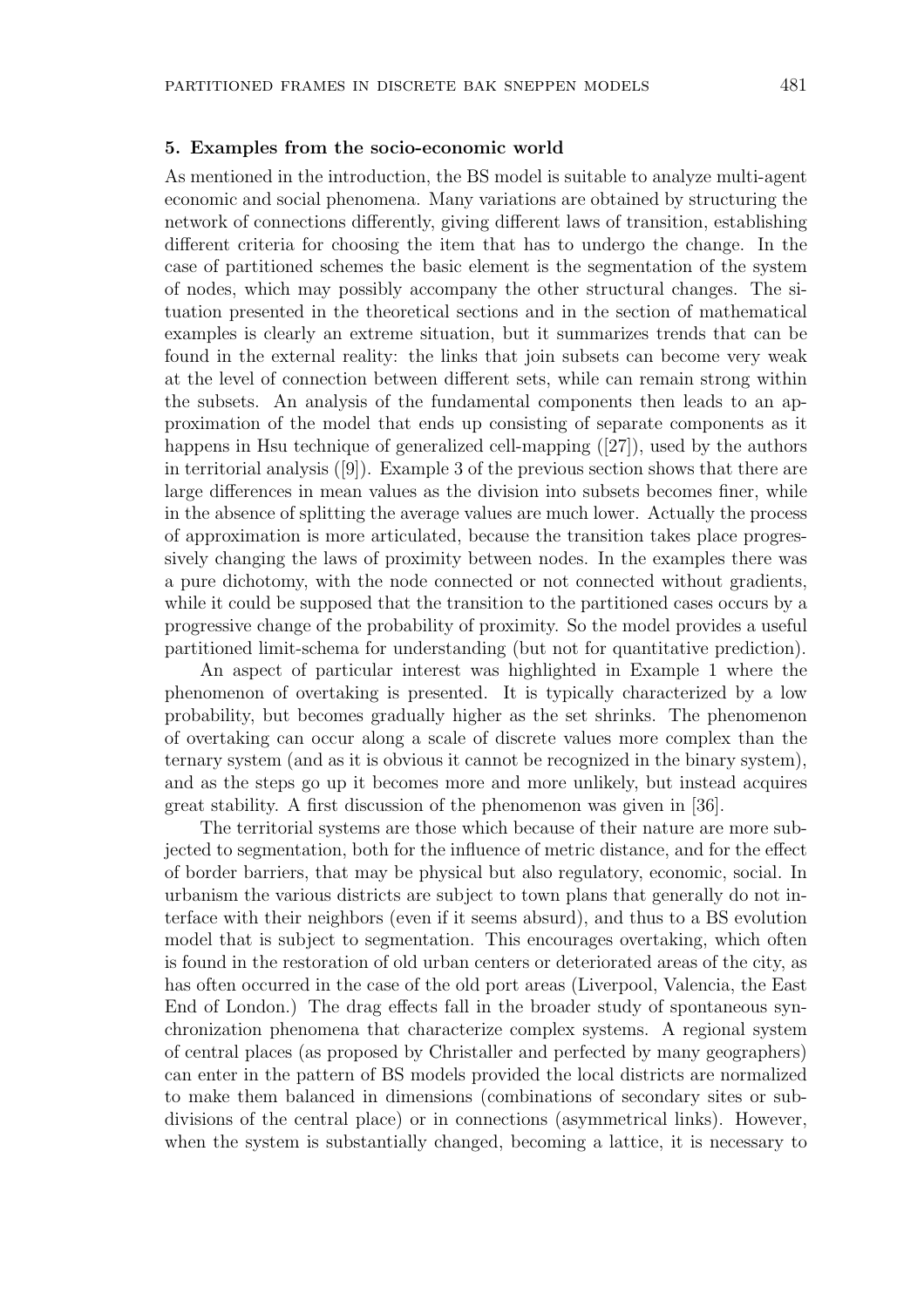pass to a partitioned model, where the restricted set of nodes in the network is separate from the system of central places (which is rated lower). All the same, if in this system subsystems of small size are created, it is possible that in turn some of them can perform overtaking. That is the case for many small countries that were not originally nodes in the network system, such as Luxembourg, San Marino, Monaco, United Arab Emirates, where the ability to get out of law restrictions allows the creation of nuclei inserted in a strong economic system both because of the connections with the rich system and for the possibility of tax havens. Singapore has not been added to this list, as it, like other strategic ports, has always represented an exceptional situation, so it would be improper to speak of overtaking, while it is more correct to see a continuity in its position of privilege.

Partitioned models typically represent abnormal situations, as the evolution of the individual subsets may differ significantly. At the global level between the US and Europe there are sensitive differences in terms of the law even where there are international rules. An interesting case concerning different rules for the production of compost was discussed in [20], particularly about the rights on the green waste, where a standard obedience was expected. Even at the local level BS models of evolution bring to unexpected gradients as soon as region borders are overcome ([28]) and it seems that these gradients may not be statistically included in a simple random fluctuation.

Economic interdependence is a field that suggests various applications. There is a horizontal network of relationships between companies operating in the same industry and a network of vertical relations of sale and purchase between the different branches. This is assessed at national level through various types of input-output matrices based on Leontiev Model. The input-output matrices correspond to an oriented network connecting the various nodes (branches) of the economy and allow to study how internal relations influence economic evolution. There are several ways to reorder the matrix and then to analyze the interrelationships between the subsystems of the network. This leads to the possibility of comparisons between different countries, as was done in section 3 of [10]. You may recall that in theory the French model emphasizes the Hamiltonian circuit, so aims to an economy in which the structure should recall the basic circular model of BS. However, the partitioned models can lead to higher average returns even if the imbalances between single subsets may be higher.

The segmentation is due to different skills and different technologies but also to the entry barriers that individual subsystems seek to set up for their own defense. On the other side they evaluate the possibility of overcoming thus becoming aggressive and the effects of this unstable equilibrium can be evaluated by means of dedicated indicators (see for example [7]). At the horizontal level the slight initial segmentation due to natural aggregations disappears along the trend towards oligopoly, which creates a smaller number of subsets, moreover strongly segmented between them. The vertical expansion of these oligopolistic subsets is not very strong but it is an important phenomenon in terms of the BS model, as it enhances concentration and promotes the tendency to a network system of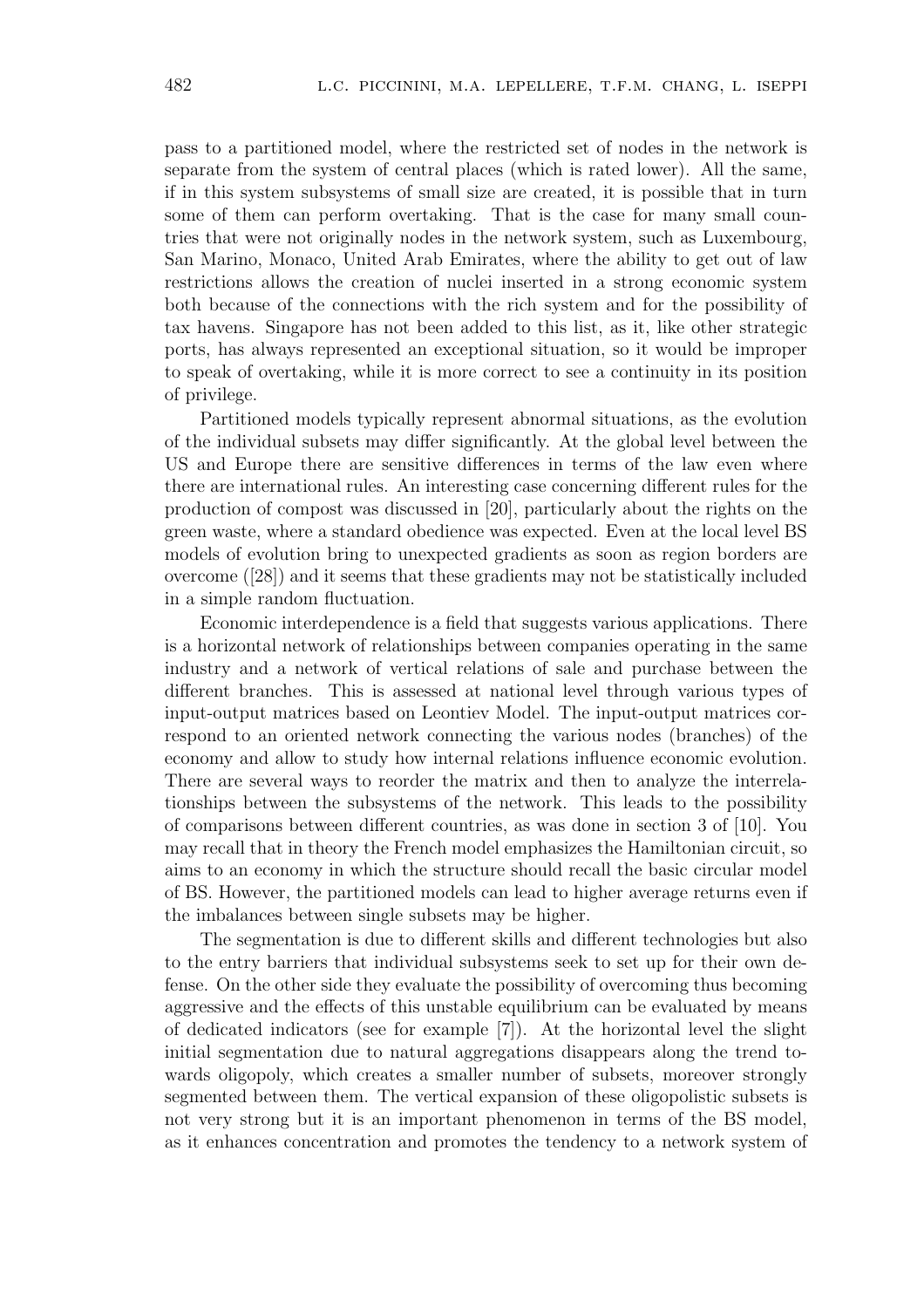oligopolists that crosses the widespread system of small agents. The problem has been studied in particular in two fields where the concentrated system coexists with the distributed system, namely in the field of hotels and restaurants by [16] and in the agrifood chain by [8].

In a socio-cultural context, interesting cases occur in the evolution of science when overtaking happens in those areas where large investments of capital are not required. Mathematics is one of these areas. Countries with good basic skills but no former tradition of innovative research may suddenly succeed since there is the possibility to bypass the plethora of detailed information by directly accessing the nodal points of the evolution of the search. According to some scholars, in particular Guerraggio (see [25]), that is what happened in the golden age of Italian mathematics in the years 1880 to 1910, when the new state saw active almost simultaneously U. Dini, V. Volterra, G. Peano, F. Enriques, Severi F.G. Castelnuovo, just to remember some of the famous names who were honored by the greatest international appraisal. The importance of Italy was confirmed by the allocation of the third International Congress (Rome 1908) and by the astonishing development of Mathematical Circle of Palermo. In its acts (e.g. [24]) the formidable team of world-famous associates at the beginning of the century can still be read: among them Poincar´e considered Palermo Circle as the most important mathematical organization in the world. It is worth to mention the sudden overtaking in regularity theorems performed by De Giorgi in the 50's of last century (De Giorgi-Nash theorem). The very De Giorgi in a private conversation said he had profited of his restricted knowledge of the relevant literature, so that he did not follow the paths already beaten. In fact he pointed strongly on the knowledge of Caccioppoli inequality and on the isoperimetric refinement of Sobolev inequality, adding the construction and the solution of an ingenious system of finite difference equations that allowed him to close the chain of inequalities.

In the world economic development, the examples of sudden overtaking are very common. Starting two centuries ago from Germany industry, when England compelled German production to advertise that it was "made in Germany", and not in England, passing through Japan and, again, Germany after the Second World War, and arriving at the emerging economic and industrial powers of China, India, Brazil, South Africa. Self defense of the leading countries creates the segmentation that can lead to the overtaking, that will be discovered only when it is actually too late. A counterpart can be found in protectionism, that encourages the first phases of development, defending from the risks of global, and mostly unfair, competition, but according to Example 1 bears the risk of stopping a long time on one of the lower steps of the development staircase, without the incentive to new (and perhaps risky) steps in connection with global evolution. Bak and Sneppen partitioned schemes are sensitive to these real world situations. In these models, as sometimes in the real life, the principle is quieta non movere (Let quiet things stay). The idea is that movement requires material or intellectual dissatisfaction, while further movements are caused by some form of nested neighborhood, with unsatisfied people that can in turn generate new dissatisfaction. To this purpose we can remind the *happiness paradox* of Easterlin  $([18], [19])$ .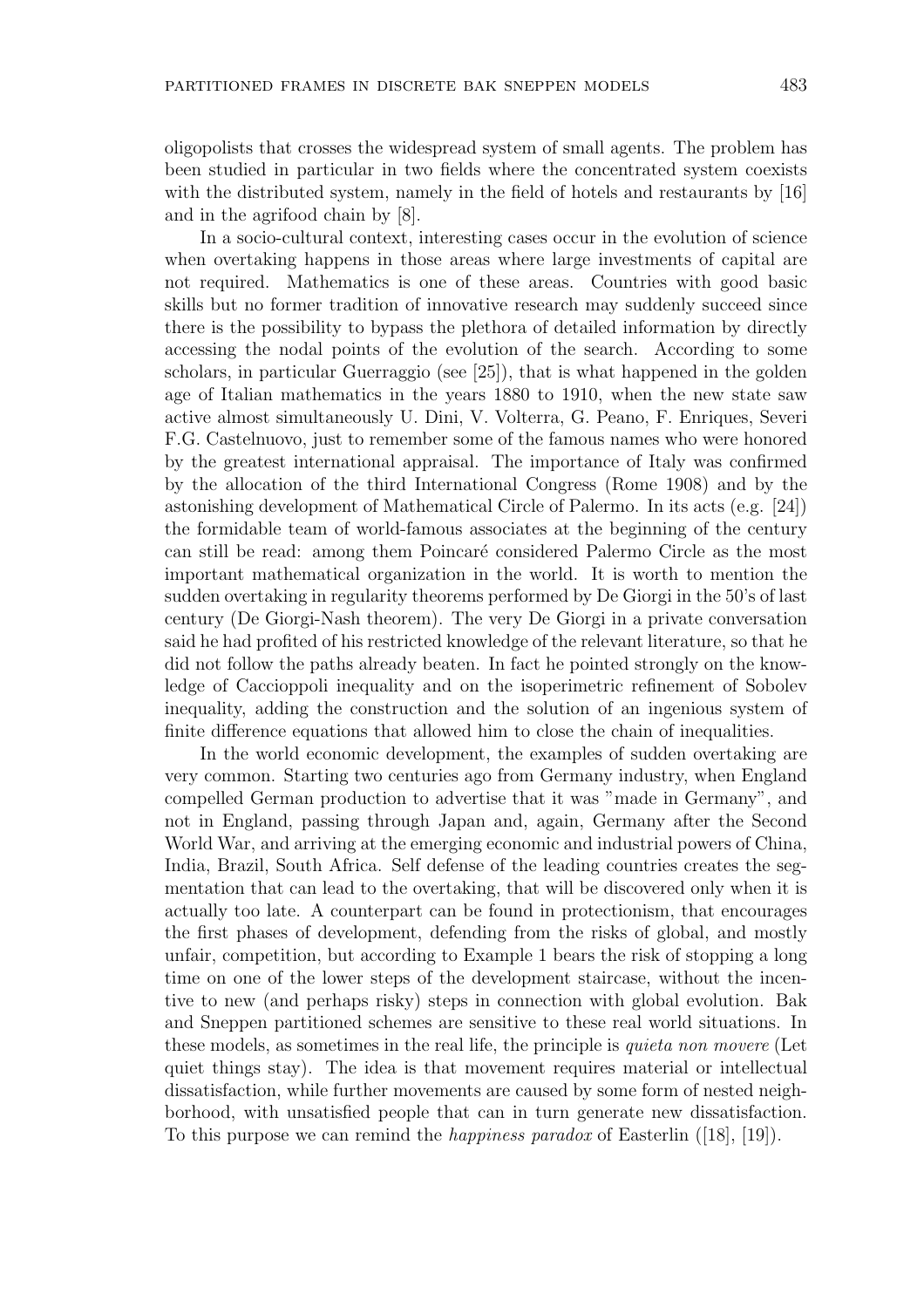# 6. Conclusions

In this paper, the authors have shown that discrete models of local-global processes may give relevant information on systems where self organizing criticalities arise. They have shown that a relevant feature is the existence of sequences of footholds that allow also long time persistency, but are subjected to phenomena of overtaking (what has also a very important economical and behavioural meaning). From a technical point of view the authors have shown that among the many generalizations of BS processes, there exist a lot of cases where some form of decomposition is possible, allowing optimization at higher levels. Random optimization, that seems to represent the simplest form of local-global process, allows a comparison with BS processes on partitioned frames, even if it does not allow sharp estimates on the average time required to ascend all the scale of increasing footholds. The definition of partitioned frames is somewhat more general than the pure definition that arises from BS models. The main theorems give a sharp information about the average and the frequencies of the states of the global processes when the single processes that are glued together are known, thus allowing in particular a reduction of the numerical instabilities that conflict with a good knowledge of self organizing criticalities.

This scheme could be used in very general partitioned processes; in some cases two processes could coexist independently from each other, if the transition matrix of the system  $S_k$  does not depend from the remaining  $S_i$ 's, but this case would have little interest. In general the evolution depends also on what is the actual global state of the system even if it perturbs only one subset at a time. The single transition matrix might even not depend explicitly on the rest of the system, but it is enough that some selection rules are given from the GC that allow or forbid some subsystems to evolve, according to a suitable law of choice, deterministic or probabilistic. Actually when dealing with BS processes, much harder bounds are put on partitioned schemes. In fact a subset can be changed only if it has at least one node that attains the minimum. When in a configuration all the nodes of a subset attain the maximum, they cannot be changed until some lower term exists in the system. This means that in this terminal (persistent) class the only admissible configurations are those in which all the subsets but one get the maximum value. In particular should it happen that some subset can attain values greater than the rest of the system, then when it attains this "exceptional" maximum it will never change any longer. The socioeconomic examples of Section 5 suggest the use of these generalizations.

In our numerical simulations we experimented mainly the case of four values since for lower number of values the standard BS distribution is anyhow too concentrated on the top value, hence the different steps are confounded with the casual fluctuation. As soon as the dimension of the subsets is increased it becomes more and more difficult to reach the stable steps; for example already subsets of 18 nodes very often require more than 100,000 iterations in order to reach the persistent class. Let us remark that the transition, when it happens, is very similar to an "avalanche" and average suddenly increase. In some cases the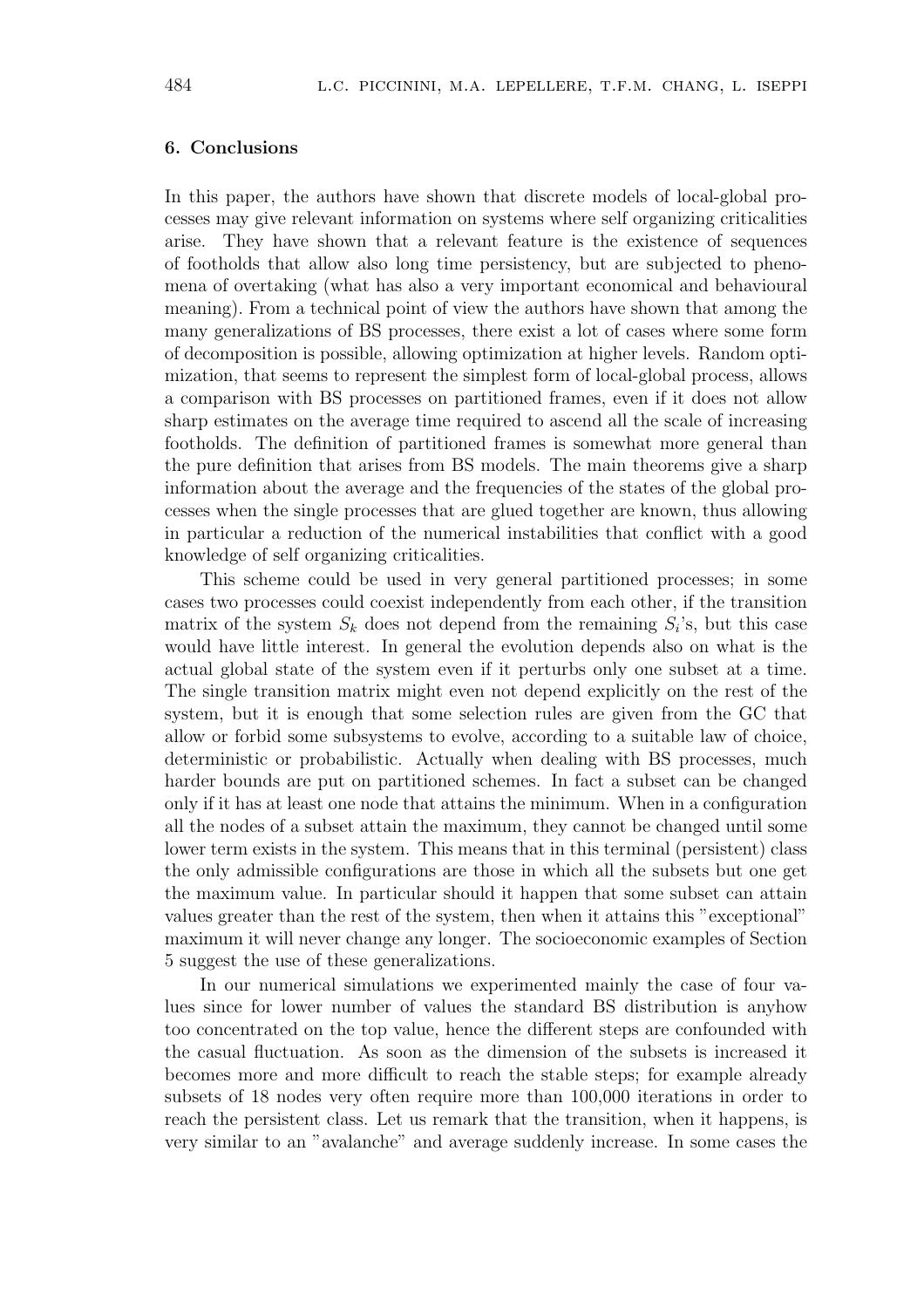process is not complete, hence it can be reverted, but finally it happens that the threshold is reached. Increasing the number of values, multiple thresholds arise; the lower levels can be easily overcome, while the top levels can prove to be almost unreachable. This is for example the case of ten values and forty nodes, in which the top level has never been reached in ten simulations of 1,000,000 iterations.

A further remark is that in complex cases (more than two subsets, more than two levels) the evolution staircase can change between simulations, since each step is not reversible, but different steps have different compatibility, so that different development paths can arise starting from similar original situations.

The experienced reader can remark that the Global Controller is not a new concept, since such a figure was introduced in full detail already in the Middle Ages by Dante's poetry, and was called Fortuna (Fortune):

"He made earth's splendors by a like decree and posted as their minister this high Dame, The Lady of Permutations. All earth's gear she changes from nation to nation, from house to house, in changeless change through every turning year."

Dante, Inferno, 7, 77-81 translation J. Ciardi

# References

- [1] Bak, P., How Nature Works: The Science of Self-Organized Criticality, Springer, 1996.
- [2] Bak, P., Sneppen, K., Punctuated equilibrium and criticality in a simple model of evolution, Phys. Rev. Lett., 71 (24) (1993), 4083-4086.
- [3] BAK, P., TANG, K., WIESENFELD, K., Self-Organized Criticality, Phys. Rev., A 38 (1988), 364-374.
- [4] BANDT, C., The discrete evolution model of Bak and Sneppen is conjugate to classical contact process, J. Stat. Phys., 120 (3-4) (2005), 685-693.
- [5] BARBAY, J., KENYON, C., On the discrete Bak-Sneppen model of selforganized criticality, Proc. 12th Annual ACM-SIAM Symposium on discrete Algorithms, Washington DC, 2001.
- [6] Cavalli, A., Sociologia , Enciclopedia delle Scienze Sociali VIII Roma, 1998.
- [7] Chang, T.F.M., Iseppi L., Specialization versus Diversification in EU Economies: a Challenge for Agro-food?, Transition Studies Review, 18, 1 (2011), 16-37, Springer.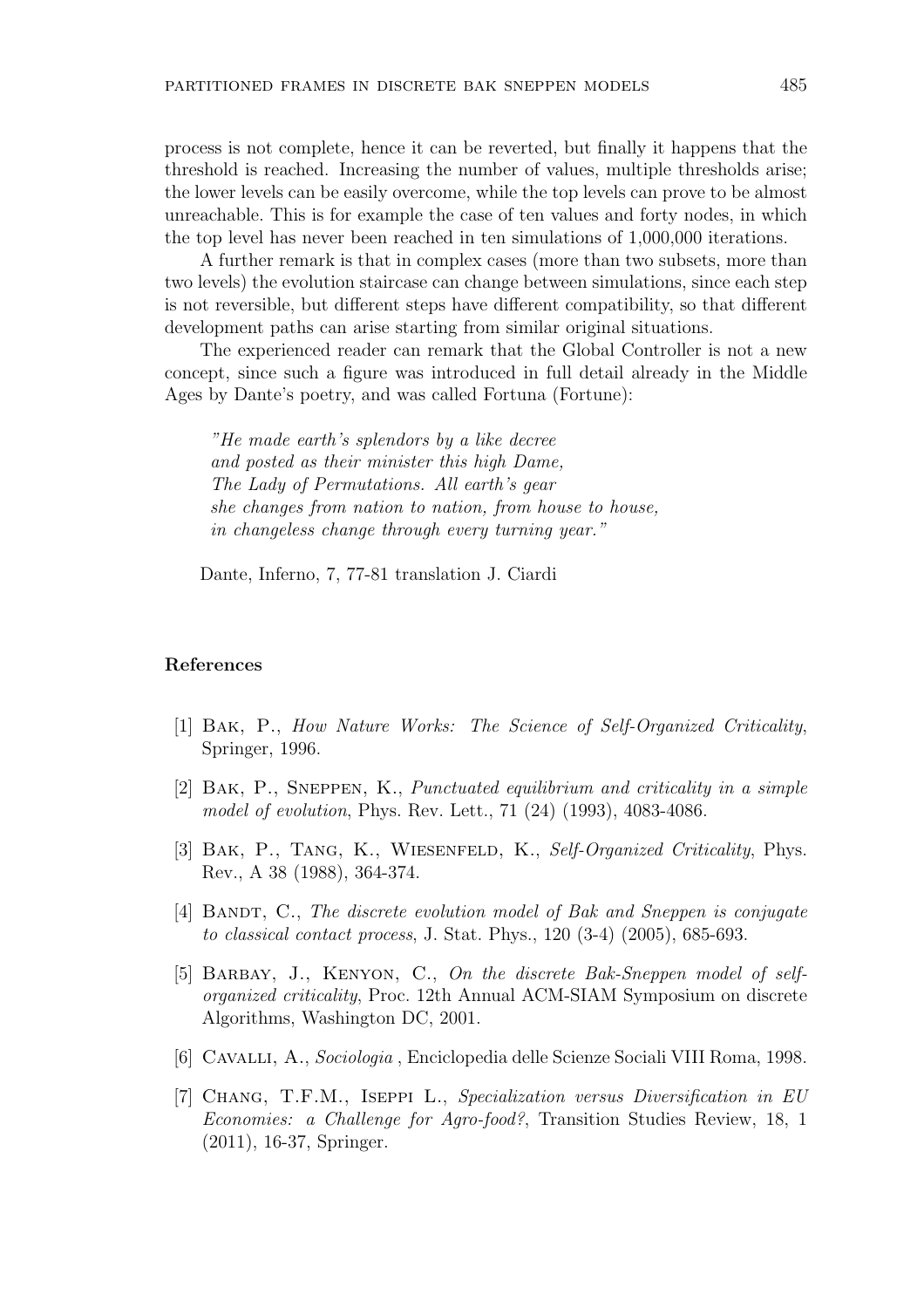- [8] CHANG, T.F.M., ISEPPI L., EU Agro-Food Chain and Vertical Integration Potentiality: a Strategy for Diversification?, Transition Studies Review, 19, 1 (2012), 107-130, Springer.
- [9] Chang, T.F.M., Piccinini, L.C., A new Method for Analyzing Urban-Rural Relations through Commutation Data, H. Hillebrand, R. Goetgeluk, H. Hetsen (eds.) Plurality and Rurality (The role of the countryside in urbanized Regions), 1 LEI The Hague (2000), 102-122.
- [10] Chang, T.F.M., Piccinini, L.C., Iseppi, L., Lepellere, M.A., The black box of economic interdependence in the process of structural change. EU and EA on the stage, Italian Journal of Pure and Applied Mathematics, 31 (2013), 285-306.
- [11] CUNIBERTI, G., VALLERIANI, A., VEGA, J.L., *Effects of regulation on a* self-organized market, Quant. Fin., 1 (2001), 332-335.
- [12] DATTA, K. CHRISTENSEN, K., JENSEN, H.J., On the physical relevance of extremal Dynamics, Europhys. Lett., 50 (2) (2000), 162-168.
- [13] de Boer, J., Derrida, B., Flyvbjerg, H., Jackson, A.D., Wettig, T., Simple-model of self-organized biological evolution, Phys. Rev. Lett, 73 (1994), 906-909.
- [14] DE LOS RIOS, P., MARSILI, M., VENDRUSCOLO, M., Self organized criticality in deterministic systems with disorder, Phys. Rev. Lett., 80 (1998), 6451-6459.
- [15] De Los Rios, P., Marsili, M., Vendruscolo, M., High-dimensional Bak-Sneppen model, Phys. Rev. Lett., 80 (1998), 5746-5749.
- [16] DROLI, M., CHANG, T.F.M., ISEPPI, L., PICCININI, L.C., Managing trade contacts in HotRest intermediate markets: a resource-based view analysis in EU countries Tourism Economics, August, 20, 4 (2014), 757-778.
- [17] DUESENBERRY, J.S., Income, Savings and Theory of Consumer Behaviour, Cambridge Mass, (1949), 89-125.
- [18] Easterlin, R.A., Does economic Growth improve the human Lot?, In P.A.David and M.W.Reder eds. Nations and Households in Economic Growth Acad. Press N.Y., 1974.
- [19] Easterlin, R.A., Income and Happiness: Towards a Unified Theory, The Econ. J., (2001), 465-484.
- [20] EGGERTH, L.L., DIAZ, L.F., CHANG, T.F.M., ISEPPI, L., Marketing of Composts. In Diaz L.F., de Bertoldi M., Bidlingmaier W. Stentiford E., Compost Science and Technology, Waste Management Series, vol. 8 (2007), 325-355, Elsevier Science Ltd, Amsterdam, the Netherlands.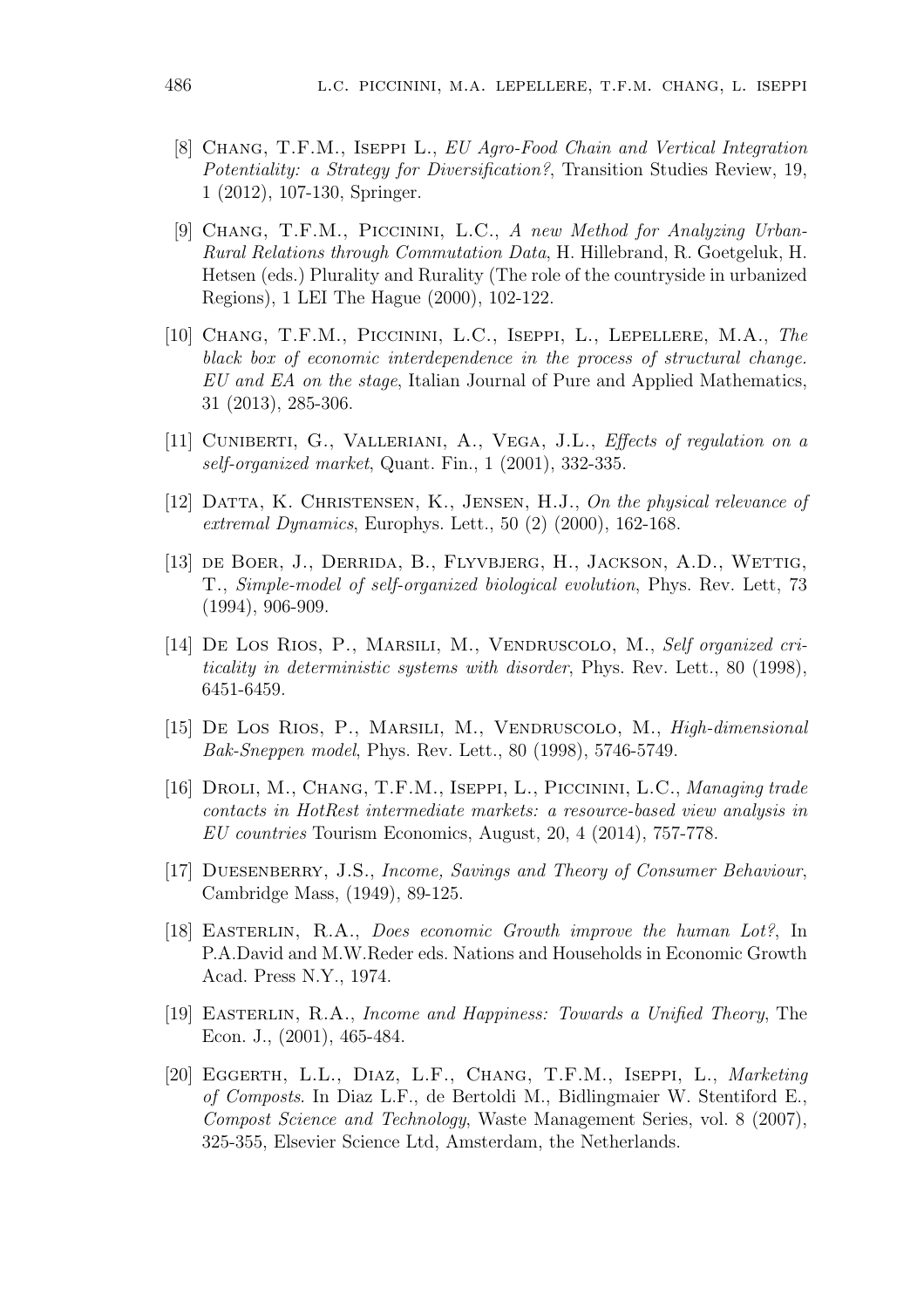- [21] Flyvbjerg, H., Sneppen, K., Bak, P., Mean Field Theory for a Simple Model of Evolution, Phys. Rev. Lett., 74 (1993), 4087-4090.
- [22] Garcia, G.J.M., Dickman, R., On singular probability densities generated by extremal dynamics, Phys. A, 332 (2004), 318-336.
- [23] GRASSBERGER, P., The Bak-Sneppen model for punctuated evolution, Phys. Lett., A 200 (1995), 277-282.
- [24] G.B. Guccia Supplemento Rendiconti Circolo Matematico Palermo, 1909, 4-9.
- [25] Guerraggio, A., La bella stagione. In WMY 2000 Anno mondiale della Matematica, Bollati Boringlieri, 2000, 50-56.
- [26] HEAD, D.A., RODGERS, G.J., The anisotropic Bak-Sneppen model, Phys., A 31 (1998), 3977-3988.
- [27] Hsu, C.S., Cell to cell mapping. A method of global analysis for non linear systems, Springer Vg, NY, 1987.
- [28] ISEPPI, L., CHANG, T.F.M., DROLI, M., Lombardy and Veneto Biocultural Fingerprint: a Driving Force for Tourism and Residential Attraction. In: Society, Integration, Education Proceedings of the International Scientifical Conference. Sabiedriba, Integracija, Izglitiba, 2 (2013), 353-363.
- [29] LABZOWSKY, G.L., PISMAK, Y.M., Exact analytical results for the Bak-Sneppen model with arbitrary number of randomly interacting species, Phys. Lett., A 246 (1998), 377-383.
- [30] Maslov, S., De Los Rios, P., Marsili, M., Zhang, Y.C., Critical exponents of the anisotropic Bak-Sneppen model, Phys. Rev., E 58 (1998), 7141-7145.
- [31] Meester, R., Quant, C., Connections between "classical" and "selforganized" criticality, Markov Process. Related Fields, 11 (2) (2005), 355-370.
- [32] MEESTER, R., ZNAMENSKI, D., Non-triviality of a discrete Bak-Sneppen evolution model, J. Stat. Phys., 109 (2002), 987-1004.
- [33] PACZUSKI, M., MASLOV, S., BAK, P., Avalanche dynamics in evolution, growth, and depinning models, Phys. Rev., E 53 (1996), 414-443.
- [34] PACZUSKI, M., MASLOV, S., BAK, P., Field-theory for a model of selforganized criticality, Europhys. Lett., 27 (1994), 97-102.
- [35] Piccinini, L.C., Lepellere, M.A., Chang, M., Partitioned Frames in Bak Sneppen Models, Atti del XXX convegno AMASES, 2011.